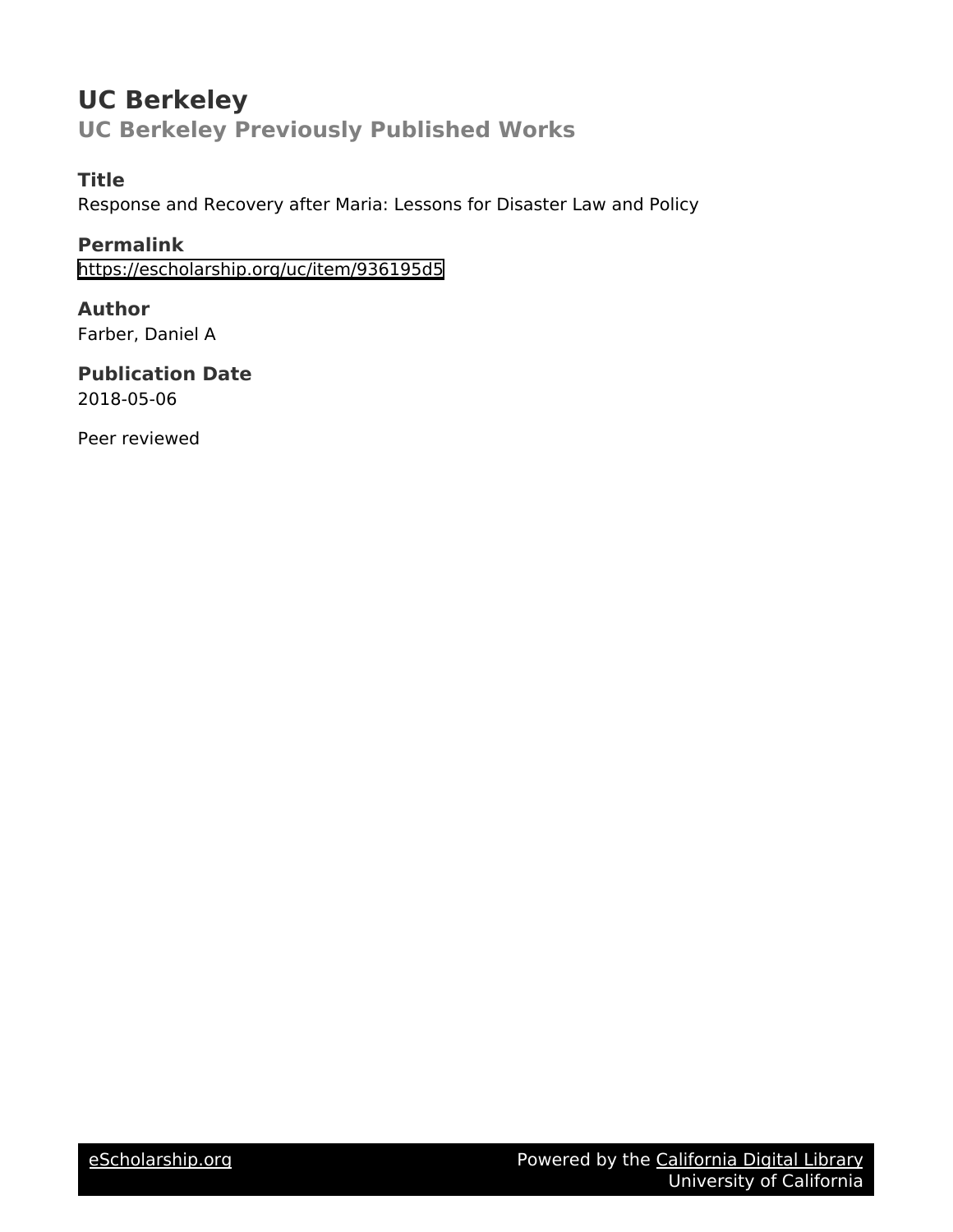# **RESPONSE AND RECOVERY AFTER MARÍA: LESSONS FOR DISASTER LAW AND POLICY**

# ARTICLE

#### DANIEL FARBER\*

| Ι.  |  |
|-----|--|
|     |  |
|     |  |
|     |  |
| II. |  |
|     |  |
|     |  |
|     |  |
|     |  |
|     |  |
|     |  |
|     |  |

## **INTR O D U CT ION**

N 2017, MAJOR HURRICANES IN TEXAS AND FLORIDA WERE FOLLOWED IN QUICK succession by Hurricane María, which devastated the island of Puerto Rico and the Virgin Islands. This article aims to inquire into what the field of Disaster Law can learn from the Puerto Rico experience. The lessons include disaster response, the initial provision of emergency aid and restoration of basic services, and disaster recovery through rebuilding and restoration. I<br>ster

A dozen years earlier, Hurricane Katrina had exposed deep flaws in disaster prevention and response.<sup>1</sup> Katrina and its aftermath dramatized the American legal system's inability to manage disaster risks, including bungled flood control, amplification of existing social injustices, exhaustion of compensation systems, and paralysis due to ambiguous division of responsibility between the state and

**<sup>\*</sup>** Sho Sato Professor of Law, University of California, Berkeley. Erica Sun provided exceptional research assistance. Dianne Farber provided helpful comments.

**<sup>1</sup>** For a description and analysis of Hurricane Katrina's impact and the response effort, see DOUGLAS BRINKLEY, THE GREAT DELUGE: HURRICANE KATRINA, NEW ORLEANS, AND THE MISSISSIPPI GULF COAST (2006).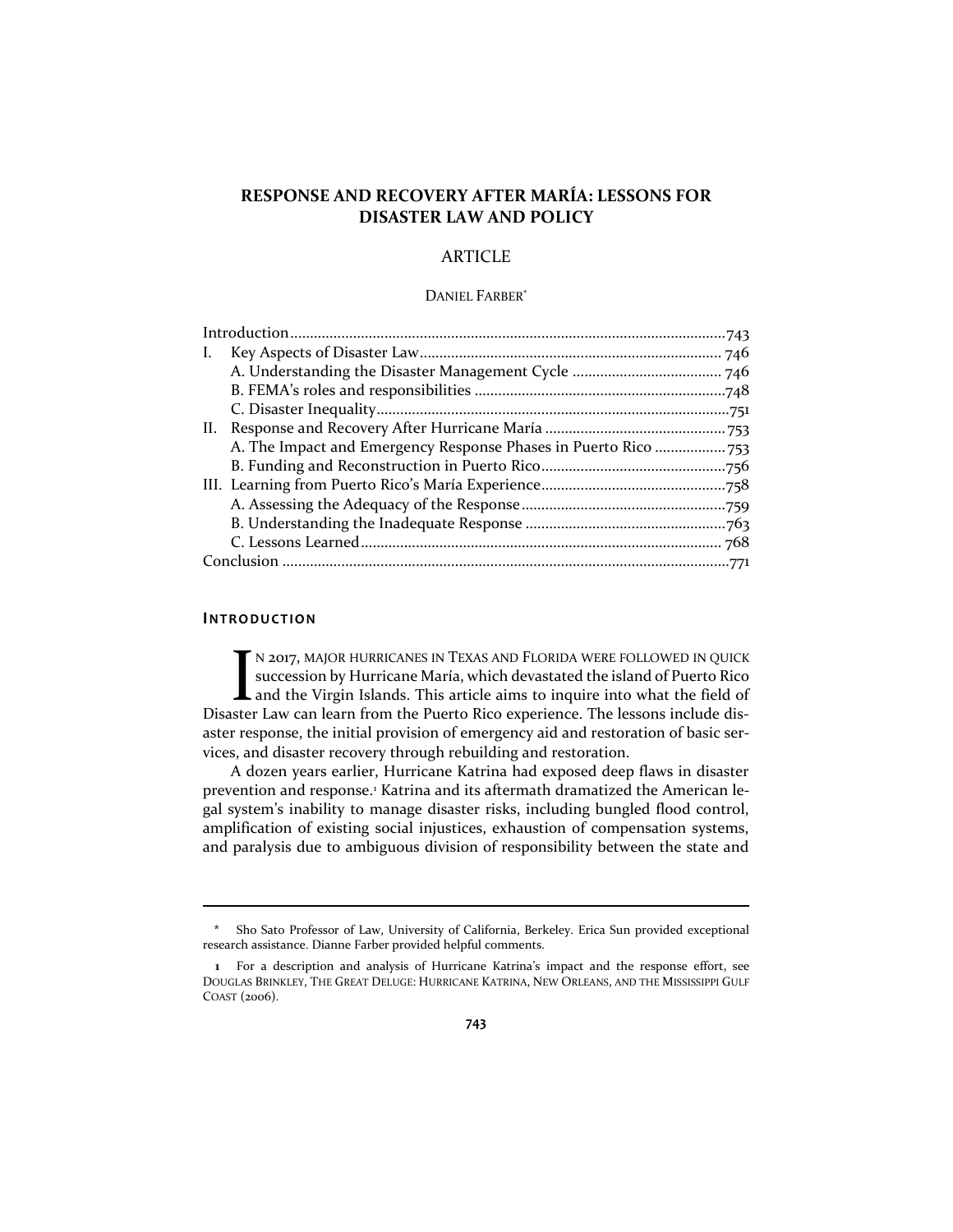federal governments.<sup>2</sup> Since Katrina, there have been many efforts to improve disaster response and recovery. Hurricane María put those efforts to the test.

As we will see, the lessons are sobering. The federal response to María was slow, leaving much of the population of Puerto Rico without electricity, clean water, and medical services for extended periods. As a result, lives were lost. The federal government failed to rise to the challenges posed by logistical difficulties and strained agency resources due to prior disasters that same year. The government response was hindered by unrealistic planning, Puerto Rico's lack of political power in Washington D.C. and an inattentive presidential administration. The evidence supports *The Economist*'s harsh assessment that while "[e]ven the most attentive government would have struggled with María",<sup>3</sup> the response suffered further because "instead of strong leadership, to cut through the difficulties, Donald Trump provided little help."<sup>4</sup> Recovery planning in Puerto Rico will have to contend with a weak economy and infrastructure, widespread destruction and the local government's fiscal crisis. It is by no means clear that the political will to overcome these problems exists, particularly in Washington. These lapses might be more understandable if Puerto Rico were a foreign country. But the Puerto Ricans who suffered in the aftermath of María are United States citizens to whom the federal government owed a duty of protection.

It is crucial to understand what went wrong and why, and how the federal response and recovery system can be improved. Hurricane María presented a severe challenge, given the extent of devastation, the major hurricanes that immediately preceded it, and logistical hurdles. The year 2017 was not even the worstcase scenario: Houston might have been hit by a major storm surge and heavier winds, and Hurricane Irma might not have swerved to avoid Miami. We cannot afford to view the failures of the María response as a one-off.

To address these issues and questions, the article is organized as follows. Part I introduces general aspects regarding Disaster Law that are necessary to understand the Puerto Rico experience, namely: (1) the disaster cycle, (2) the role of the Federal Emergency Management Agency's (FEMA) and (3) social vulnerability. A key point is that FEMA's central mission is to coordinate the efforts of federal agencies and state governments. This mission has inherent problems; it prevents those other agencies from prioritizing disaster response efforts and potentially weakened local governments from accepting FEMA's guidance.

Part II recounts the emergency response and early disaster recovery effort in Puerto Rico after María. The federal government's response was far slower than it had been for Houston after Hurricane Harvey, despite much greater needs in Puerto Rico. As a result, most island residents lost access to electricity, water and

**<sup>2</sup>** For a discussion of the broader lessons from the Katrina experience, see ROBERT R.M. VERCHICK, FACING CATASTROPHE: ENVIRONMENTAL ACTION FOR A POST-KATRINA WORLD (2010).

**<sup>3</sup>** *After the Hurricane: America Has Let Down its Puerto Rican Citizens*, ECONOMIST (Apr. 14, 2018), https://www.economist.com/news/briefing/21740394-islanders-must-look-themselves-salvage-theirfortunes-america-has-let-down-its-puerto.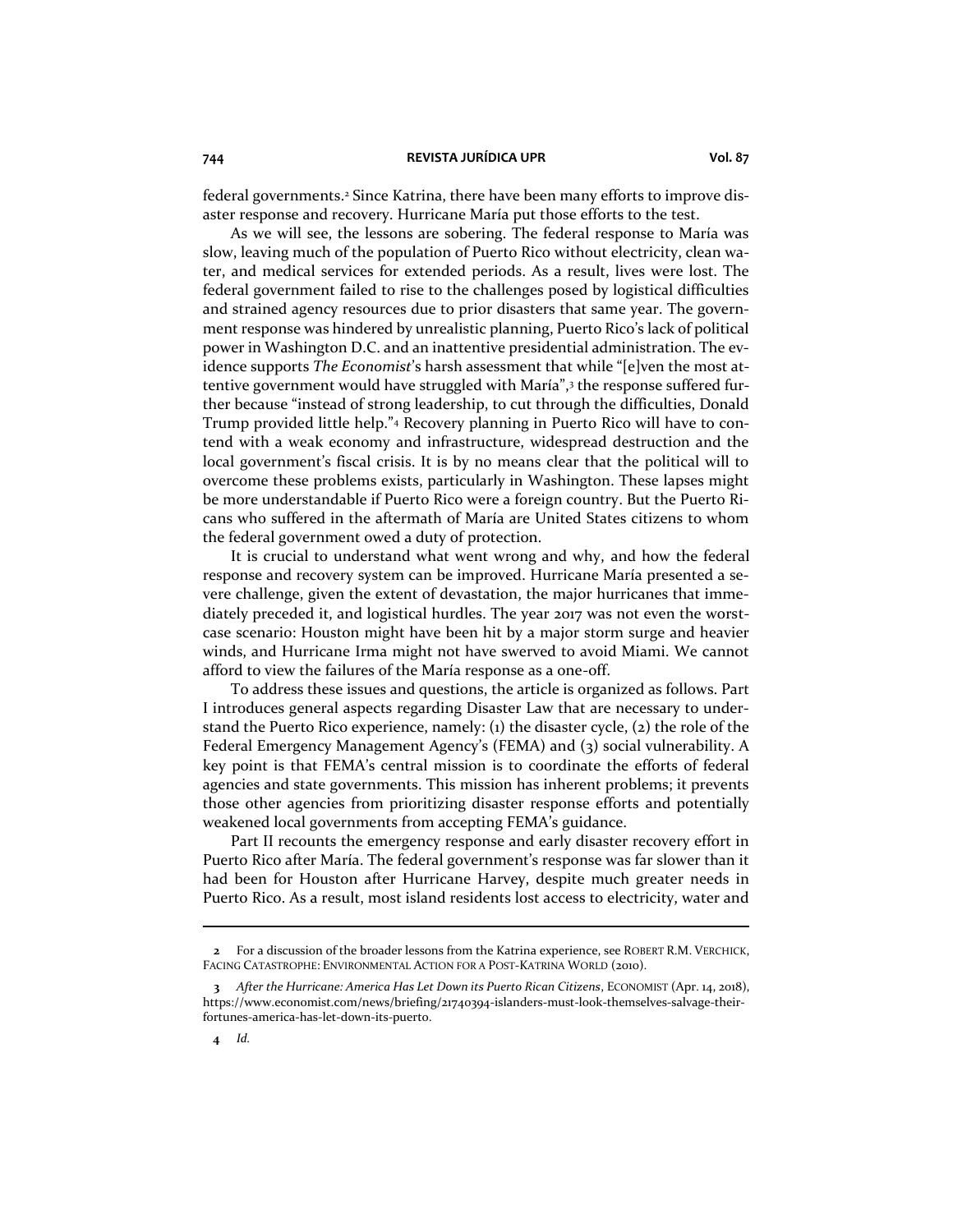other basic necessities for an intolerable period, a precarious situation that produced a significant number of deaths.

Part III then analyzes the reasons why the federal response was markedly slower than in earlier major hurricanes the same year. In a situation where there was little support from the White House and the local government was mired in a deep fiscal crisis, FEMA's efforts were severely hampered. Providing aid to Puerto Rico was inevitably more difficult in terms of logistics than aiding mainland coastal cities, but that difficulty was obvious and should have been planned for. Part III also seeks to understand the implications for Disaster Law more generally.

For the benefit of the readers who are impatient for the takeaway points, here are nine key lessons derived from the analysis presented in this article:

1. The federal government needs greater surge capacity. It is likely that the federal government will face similar disaster clusters in the future and therefore needs to develop the ability to summon additional resources capable of meeting these challenges.

2. Presidential leadership is indispensable. Presidents must be held accountable for failed disaster response.

3. Media access is a key part of an effective response to catastrophic events, because only public awareness can create the necessary pressure on political actors to support extraordinary government action.

4. Planning must include realistic assessments of local resiliency and the capacity of response of the local government, utilities and other institutions. State and local governments differ widely in their capacities and it is foolish to pretend otherwise.

5. Disasters magnify existing inequalities. Those who are poor, politically powerless or physically vulnerable suffer the most during disasters and helping them often requires special efforts.

6. Resource allocation must consider the scale of need. It is not enough to devote equal resources to similar extreme events, especially when disaster impacts vary because of social conditions.

7. *Pay me now or pay me later* is a valid precept of disaster policy. Stinting on infrastructure resilience results in spending even more money on disaster response and recovery. Puerto Rico's electrical grid is a vivid illustration.

8. Flood insurance does not meet the needs of the poor. They cannot afford premiums and may not be able to prove property title. Either the system must be reformed or another mechanism for restoring low-income homes is needed.

9. The need to prepare for catastrophic events is increased by climate change, which may well have contributed to the disastrous events of 2017. This point underlines the importance of the preceding eight points. The future is very likely to hold worse in store than the summer of 2017.

To the proverbial certainty of death and taxes, we might add another certitude: we have not seen the last catastrophic natural disaster in the United States. Hopefully, we can learn the lessons of Hurricane María and be better prepared in the future.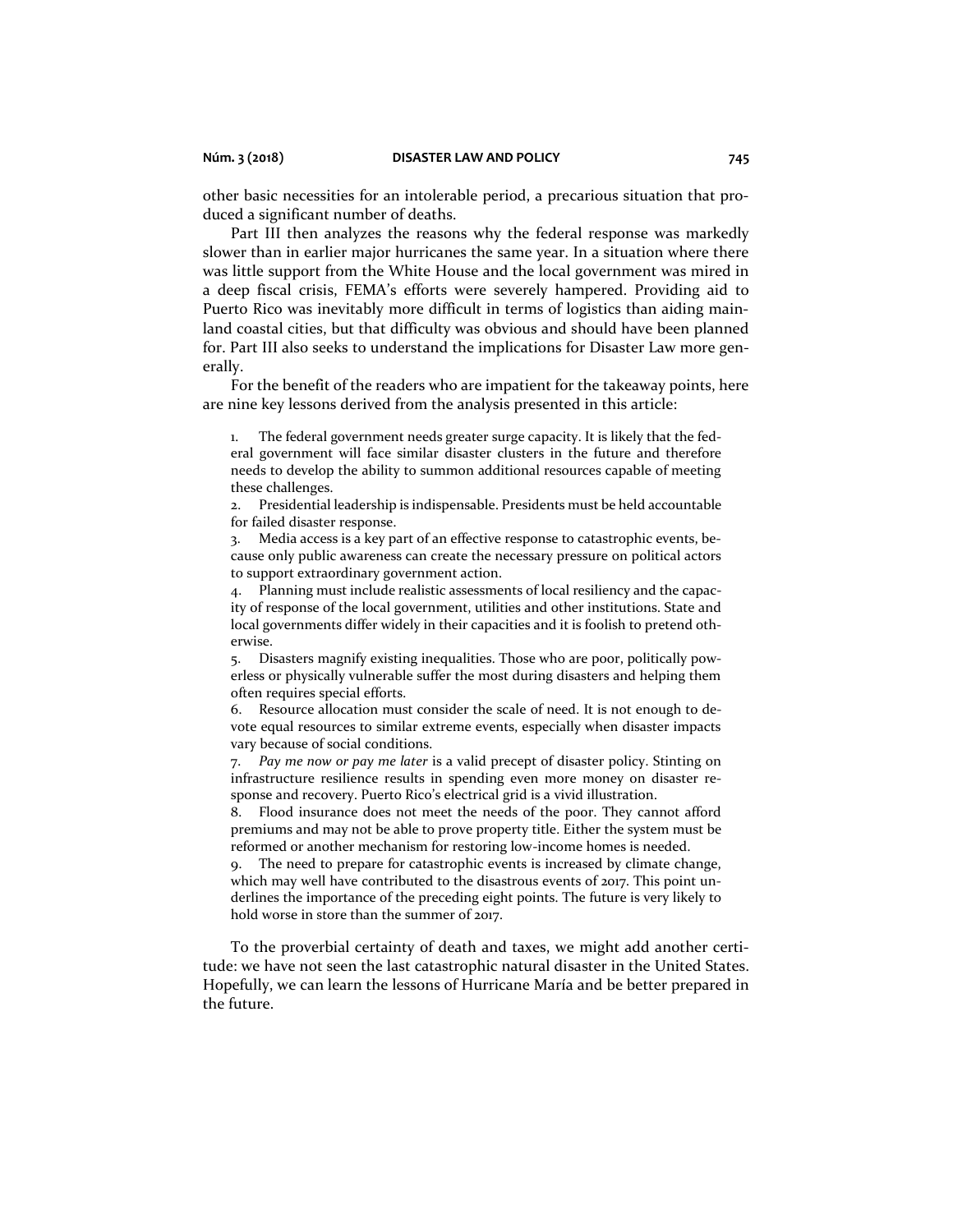#### **I. KE Y ASP E C TS O F DIS A ST E R LAW**

Before turning to Puerto Rico's experience after Hurricane María, it is important to provide some background on Disaster Law. The legal system plays a central role in disaster prevention, response, and management.<sup>5</sup> A growing body of research addressing this topic has emerged since Hurricane Katrina under the rubric of Disaster Law.<sup>6</sup> This emerging legal academic field encompasses a wideranging, interdisciplinary body of research that seeks to inform and improve disaster-related decision-making.<sup>7</sup>

This section will not attempt to cover all the complexities of Disaster Law. Instead, it will focus on three basic points. First, it will discuss the disaster cycle, a fundamental organizing principle of Disaster Law. Then, it will explain FEMA's role with regards to disaster response. Finally, it will explain how social vulnerability amplifies the effects of natural disasters.

#### *A. Understanding the Disaster Management Cycle*

Disaster Law is best characterized by the cycle of risk management: a set of strategies including "mitigation, emergency response, compensation, and rebuilding", with rebuilding completing the circle by including or failing to include mitigation measures.<sup>8</sup> Understanding disaster-related activities as a cycle has two important implications. First, it emphasizes that disaster risks call for a series of interrelated responses. For instance, compensation for victims must be designed in a way that encourages precautions before the disaster event and risk mitigation in rebuilding. Second, although public attention to disasters focuses mostly on the dramatic events associated with disasters themselves and emergency response efforts, these are merely phases in the overall effort to cope with disaster risks.

**<sup>5</sup>** These issues are the subject of DANIEL A. FARBER ET AL., DISASTER LAW AND POLICY (3d ed. 2015).

**<sup>6</sup>** The emergence of this community is reflected by the publication of books such as RESEARCH HANDBOOK ON CLIMATE DISASTER LAW: BARRIERS AND OPPORTUNITIES (Rosemary Lyster & Robert Verchick eds., 2018); NAN D. HUNTER, THE LAW OF EMERGENCIES: PUBLIC HEALTH AND DISASTER MANAGEMENT (2d ed. 2017); FARBER ET AL., *supra* note 5; THE INTERNATIONAL LAW OF DISASTER RELIEF (David D. Caron et al. eds., 2014); DISASTER LAW (Daniel A. Farber & Michael G. Faure eds., 2010); LOSING GROUND: A NATION ON EDGE (John Nolon & Daniel Rodriguez eds., 2007).

**<sup>7</sup>** Disasters are also the subject of a robust body of work in economics and policy analysis. *See*, *e.g*., NAT'L RESEARCH COUNCIL, INCREASING NATIONAL RESILIENCE TO HAZARDS AND DISASTERS: THE PERSPECTIVE FROM THE GULF COAST OF LOUISIANA AND MISSISSIPPI: SUMMARY OF A WORKSHOP (2011); ROBERT MEYER & HOWARD KUNREUTHER, THE OSTRICH PARADOX: WHY WE UNDERPREPARE FOR DISASTERS (2017); HOWARD KUNREUTHER & MICHAEL USEEM, LEARNING FROM CATASTROPHES: STRATEGIES FOR REACTION AND RESPONSE (2009); INTERNATIONAL BANK FOR RECONSTRUCTION AND DEVELOPMENT, NATURAL HAZARDS, UNNATURAL DISASTERS: THE ECONOMICS OF EFFECTIVE PREVENTION (2010).

**<sup>8</sup>** FARBER ET AL., *supra* note 5, at 4.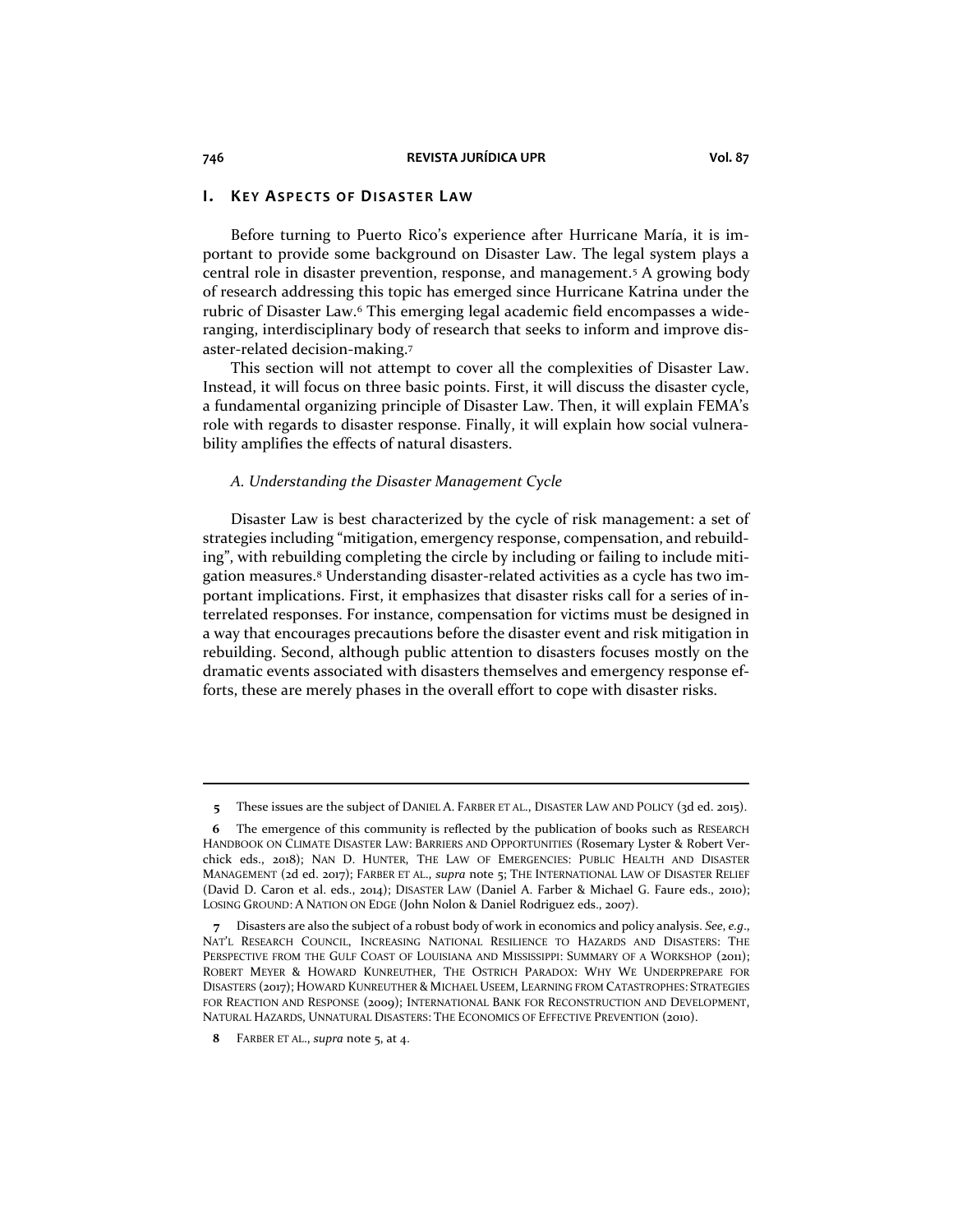



Using the disaster management cycle as a framework helps put the emergency response, which usually gets the lion's share of attention, into context. Each stage of the cycle —mitigation, emergency response, insurance/liability compensation, rebuilding— is part of society's risk management portfolio.<sup>9</sup> Also, the cycle highlights the interdependence between risk management strategies. Failures to mitigate risk "often contribute to the impact of the later disaster, turning an otherwise manageable event into a more serious risk to life or property, or amplifying what would otherwise be a less significant risk to calamitous proportions."<sup>10</sup> Post-disaster compensation mechanisms and the rebuilding stage are as important as the emergency response in determining the severity of the impact on numerous victims. Disaster response, risk reduction, financial compensation and rebuilding may involve diverse institutions and procedures. But none of them can be considered in isolation from the others in planning disaster management strategies.<sup>11</sup>

Victim compensation is a central focus of Disaster Law, because compensation is crucial to disaster recovery. Post-emergency compensation to disaster victims generally takes one of three forms: private insurance, litigation or government programs.<sup>12</sup> Each of these methods has its limitations. The unavailability of private insurance for many catastrophic risks (due to expense or underwriting risks), the exclusion of disaster risks by contract and the difficulty of handling large numbers of claims create significant hurdles in this regard. The second

**<sup>9</sup>** Daniel A. Farber, *International Law and the Disaster Cycle*, *in* THE INTERNATIONAL LAW OF DISASTER RELIEF, *supra* note 6, at 9.

**<sup>10</sup>** *Id.*

**<sup>11</sup>** *Id.* at 10.

**<sup>12</sup>** *Id.* at 17.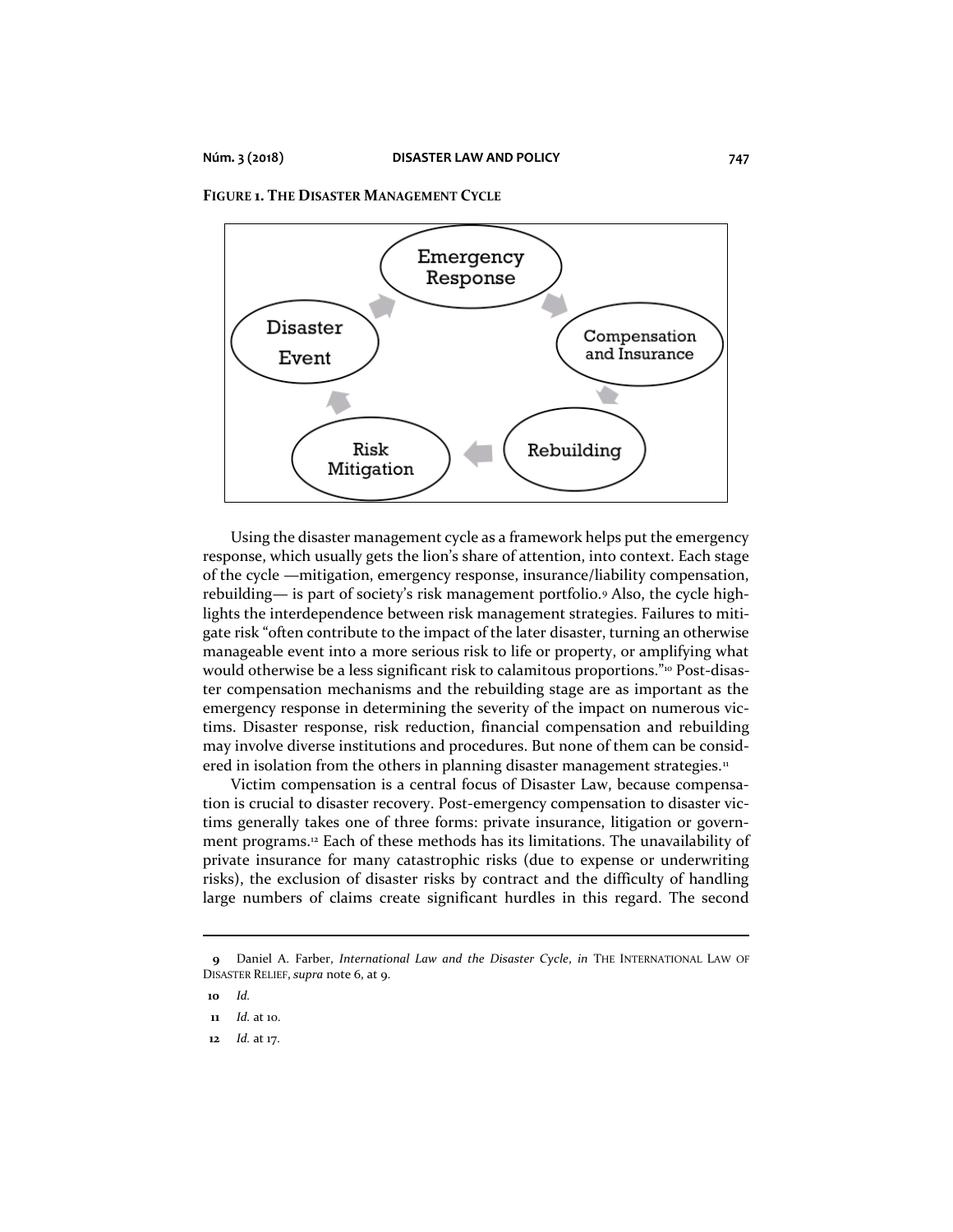method of compensation, litigation, also has its limitations, such as the need for proof of negligence or other basis for liability. The third possibility is obtaining compensation from the government through *ad hoc* government funding statutes or through more general forms of disaster relief.<sup>13</sup> As we will see, for most Puerto Ricans, only the third method (government funding) is a realistic possibility.

Rebuilding is also a key part of Disaster Law. The process can be difficult and lengthy. A decade after a major earthquake, recovery in Kobe, Japan was still incomplete.<sup>14</sup> Recovery from Hurricane Katrina in New Orleans was also a complex and protracted process.<sup>15</sup> Moreover, recovery sets the stage for some later date on which the cycle will begin again, since unfortunately there is never such a thing as the final time disaster strikes in a given location. Thus, a crucial question about recovery is the extent to which steps will be taken to mitigate the harm that will be inflicted eventually by future disasters. Puerto Rico's rebuilding process is still in its early stages, and history suggests that it will take at least a decade to complete.

#### *B. FEMA's roles and responsibilities*

Federal disaster response pivots around FEMA. When people think of FEMA, they envision rescuers finding victims and taking them to safety. FEMA does provide emergency assistance, temporary housing and other services. But its main job is to coordinate the emergency response of the many agencies of the federal government. And the federal government's role itself is mostly supportive, with the main responsibility of carrying out emergency response operations falling squarely on the shoulders of state and local governments.

President Jimmy Carter created FEMA in 1979 by combining the functions of several different government agencies.<sup>16</sup> Today, its work is governed by the *Post-Katrina Emergency Management Reform Act of 2006*. <sup>17</sup> This Act charged FEMA with assisting the President in carrying out his functions under the core of federal

Robert L. Rabin & Suzanne A. Bratis, *United States*, *in* FINANCIAL COMPENSATION FOR VICTIMS OF CATASTROPHES: A COMPARATIVE LEGAL APPROACH 303, 356 (Michael Faure & Tom Hartlief eds., 2006).

- **14** *See* FARBER ET AL., *supra* note 5, at 422-27.
- **15** *See id.* at 427-31.

**<sup>13</sup>** In a sense, it is a mistake to speak of a "system" of compensation for catastrophic losses. Instead, our society has a makeshift assembly of jerry-rigged components:

In the final analysis, the U.S. has what might well be termed a patchwork system for providing financial compensation for catastrophic loss. . . . Inevitably, in such a multifaceted milieu, where the tendency has been to develop discrete schemes in response to particularized categories of disasters (or rely on general welfare schemes that were enacted without disaster relief in mind), there will be ongoing finetuning of the system and a continuing dialogue over the efficacy of the measures in place.

**<sup>16</sup>** For an account of the formation and evolution of FEMA, see JAMES F. MISKEL, DISASTER RESPONSE AND HOMELAND SECURITY: WHAT WORKS, WHAT DOESN'T 67-74 (2008).

**<sup>17</sup>** Post-Katrina Emergency Management Reform Act of 2006, Pub. L. No. 109-295, 120 Stat. 1394 (2006) (codified in scattered sections of 6 U.S.C.).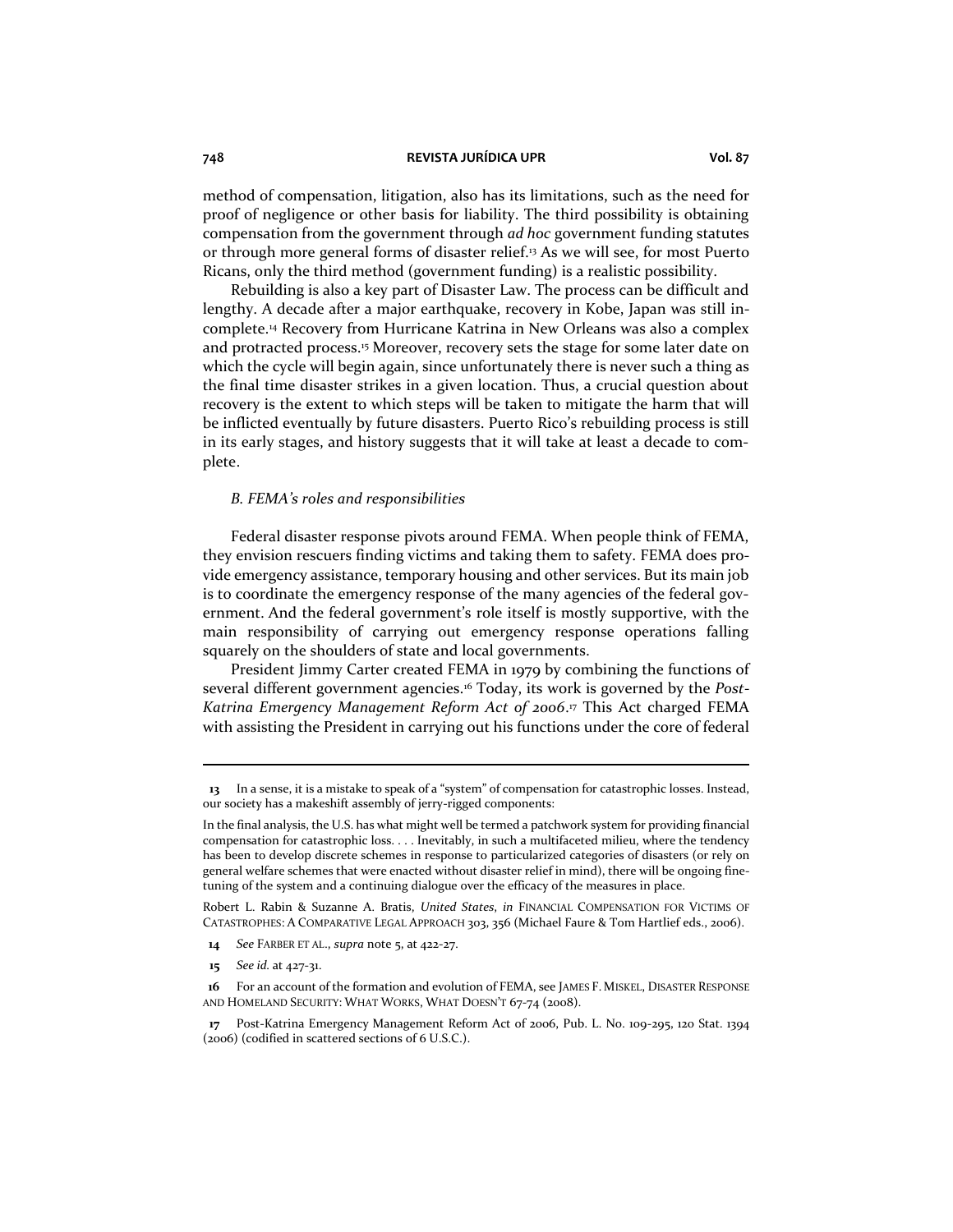disaster law,<sup>18</sup> the *Stafford Act*. <sup>19</sup> FEMA is also responsible for "leading and supporting the Nation in a risk-based, comprehensive emergency management system."<sup>20</sup> FEMA follows a National Response Framework ("NRF") issued in 2013.<sup>21</sup> The framework emphasizes that disaster response requires "[l]ayered, mutually supporting capabilities of individuals, communities, the private sector, NGOs, and governments at all levels."<sup>22</sup> Efforts are coordinated through the Incident Command System, including multiple agencies.<sup>23</sup> There are no fewer than fourteen agencies that can be involved in post-disaster response.

First responders rarely consist of federal personnel; instead, they are state and local personnel who are already on the scene. When the National Guard is deployed to the scene, it too is often under state rather than federal control. Private entities like utility companies also play an essential role in restoring power, water and communications in the aftermath of a disaster.<sup>24</sup>

FEMA's performance in the immediate aftermath of Hurricane Katrina was widely considered a fiasco.<sup>25</sup> Several reforms ensued, resulting in much improved performance by the time Superstorm Sandy hit the Northeast. Post-mortems on that performance led to additional recommendations for improvement. FEMA's assessment after Sandy indicated areas of strength and weakness.<sup>26</sup> The Govern-

 $6$  U.S.C. § 313(b)(1) (2012).

- **23** *Id.* at 6, 40.
- **24** MISKEL, *supra* note 16, at 84-85.

**<sup>18</sup>** According to the Act:

The primary mission of the Agency [FEMA] is to reduce the loss of life and property and protect the Nation from all hazards, including natural disasters, acts of terrorism, and other man-made disasters, by leading and supporting the Nation in a risk-based, comprehensive emergency management system of preparedness, protection, response, recovery, and mitigation.

**<sup>19</sup>** Robert T. Stafford Disaster Relief and Emergency Assistance Act, Pub. L. No. 93-288 (codified as amended at 42 U.S.C. §§ 5121-5204 (1988)).

**<sup>20</sup>** 6 U.S.C. § 314(a)(9) (2012).

**<sup>21</sup>** U.S. DEPARTMENT OF HOMELAND SECURITY, NATIONAL RESPONSE FRAMEWORK 1 (3d ed. 2016), https://www.fema.gov/media-library-data/1466014682982-9bcf8245ba4c60c120aa915abe74e15d/National\_Response\_Framework3rd.pdf.

**<sup>22</sup>** *Id.* at 6.

**<sup>25</sup>** For a summary of the shortcomings of the Katrina responses and resulting changes in response strategy, see Aileen M. Marty, *Hurricane Katrina: A Deadly Warning Mandating Improvement to the National Response to Disasters*, 31 NOVA L. REV. 423 (2007).

**<sup>26</sup>** FEMA, HURRICANE SANDY FEMA AFTER-ACTION REPORT (2013), https://www.fema.gov/media-library-data/20130726-1923-25045-7442/sandy\_fema\_aar.pdf. On the positive side, FEMA said:

The Agency pre-positioned commodities and assets, activated response centers, and deployed over 900 personnel ahead of Sandy's landfall. . . . As recovery efforts began, FEMA continued to work with its partners to assist survivors and their communities. The Agency executed one of the largest deployments of personnel in its history, delivered over \$1.2 billion in housing assistance to more than 174,000 survivors, and obligated over \$800 million for debris removal and infrastructure restoration.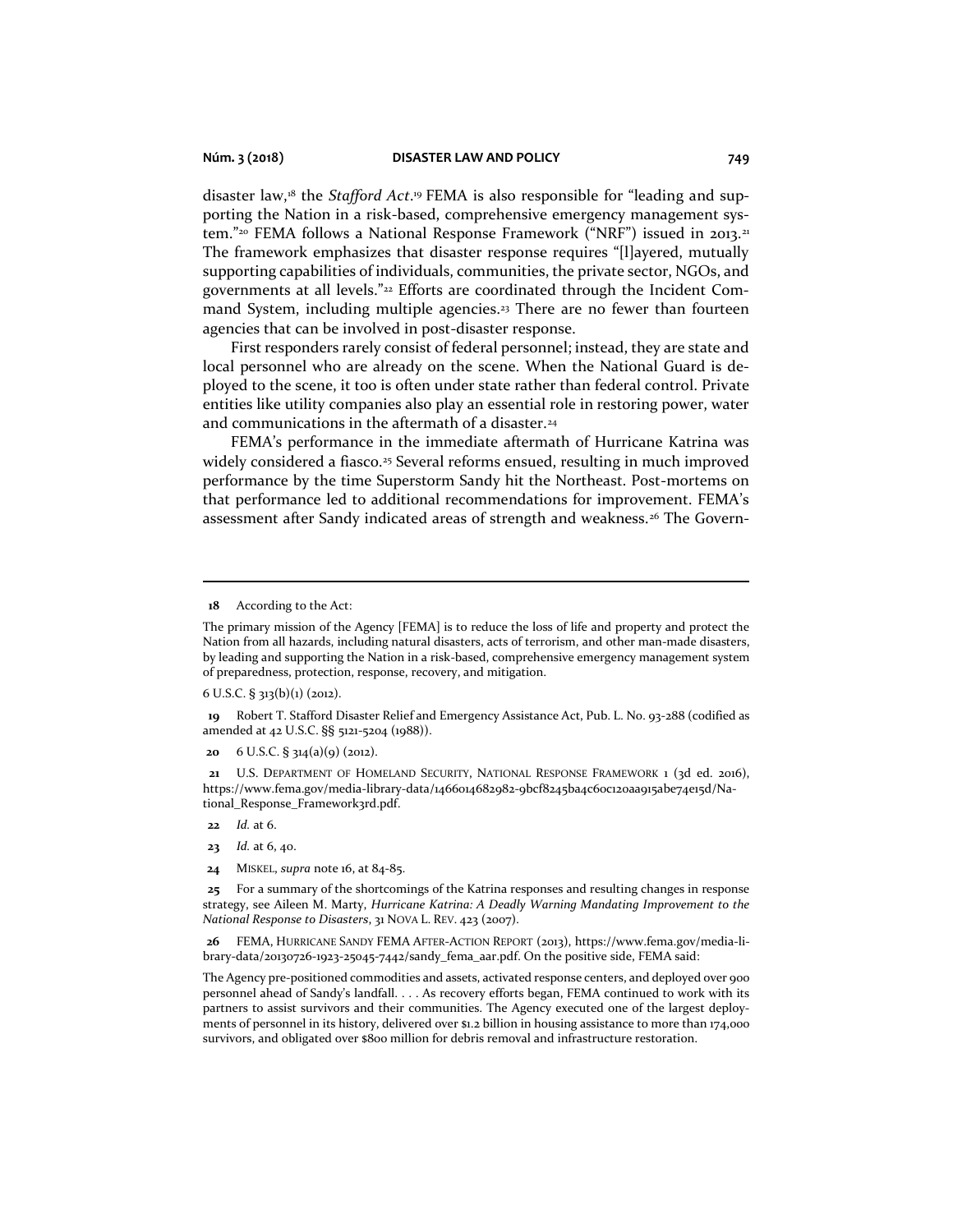ment Accountability Office (GAO), which audits government performance on behalf of Congress, reached the same conclusion.<sup>27</sup> In particular, GAO raised questions about whether the agency had followed up on past indications of gaps in the response capabilities of some agencies or had sufficiently improved logistics such as its ability to track the location of supplies.<sup>28</sup> GAO also found room for improvement in several areas such as coordination of federal senior leadership, implementing the Incident Management System and connecting planning efforts with operational decision-making.<sup>29</sup>

In disaster recovery, FEMA plays yet another important role through its management of the federal flood insurance program and federal disaster payments. The flood insurance program, as currently designed, provides subsidies that allow many property owners to develop or maintain structures in unsafe areas and encompasses the recovery activities of land use management, insurance and public disclosure.<sup>30</sup> FEMA also has the task of aiding in the rebuilding phase, through requirements imposed on local governments and property owners in return for disaster funding.

Congress has taken a few halting steps to address the need to strengthen infrastructure in the context of its 2018 budget legislation. In reauthorizing FEMA's National Flood Insurance Program until July 1, 2018, Congress attempted to improve the resilience of local public infrastructure.<sup>31</sup>

For instance, in Puerto Rico and the [U.S.] Virgin Islands, FEMA's Public Assistance (PA) program will pay for public facility and infrastructure repairs up to current nationally-accepted codes and standards regardless of local codes at the time of the storm. Also, the *Stafford Act* will now include incentives for communities to increase the federal share of disaster funding from [seventy-five] percent to [eighty-five] percent if they take steps to plan for and mitigate against future disasters.<sup>32</sup>

*Id.* at iii. But there were also shortcomings, with the agency pointing out that "[d]ifficulties with issuing timely mission assignments, the implementation of incident management structures, and meeting survivor needs early in the response phase are examples of challenges that emerged during Sandy." *Id.* In particular, the agency pointed to the need to improve its efforts at coordinating restoration of electrical power, transportation systems, and housing. *Id.* at 1.

**<sup>27</sup>** U.S. GOV'T ACCOUNTABILITY OFFICE, GAO-16-90T, FEMA HAS MADE PROGRESS SINCE HURRICANES KATRINA AND SANDY, BUT CHALLENGES REMAIN (2015), https://www.gao.gov/assets/680/673279.pdf.

**<sup>28</sup>** *Id*. at 4-7.

**<sup>30</sup>** *See* FARBER ET AL., *supra* note 5, at 331, 353-60.

**<sup>31</sup>** *See National Flood Insurance Program: Reauthorization*, FEMA (Mar. 23, 2018, 4:45 PM), https://www.fema.gov/national-flood-insurance-program/national-flood-insurance-program-reauthorization-guidance.

**<sup>32</sup>** Ari Renoni, *With the Bipartisan Budget Bill, Congress Missed Its Chance to Reform FEMA for the Future*, HAGERTY (Feb. 11, 2018, 9:46 AM), http://hagertyconsulting.com/about-us/blog/bipartisanbudget-bill-congress-missed-chance-reform-fema-future/.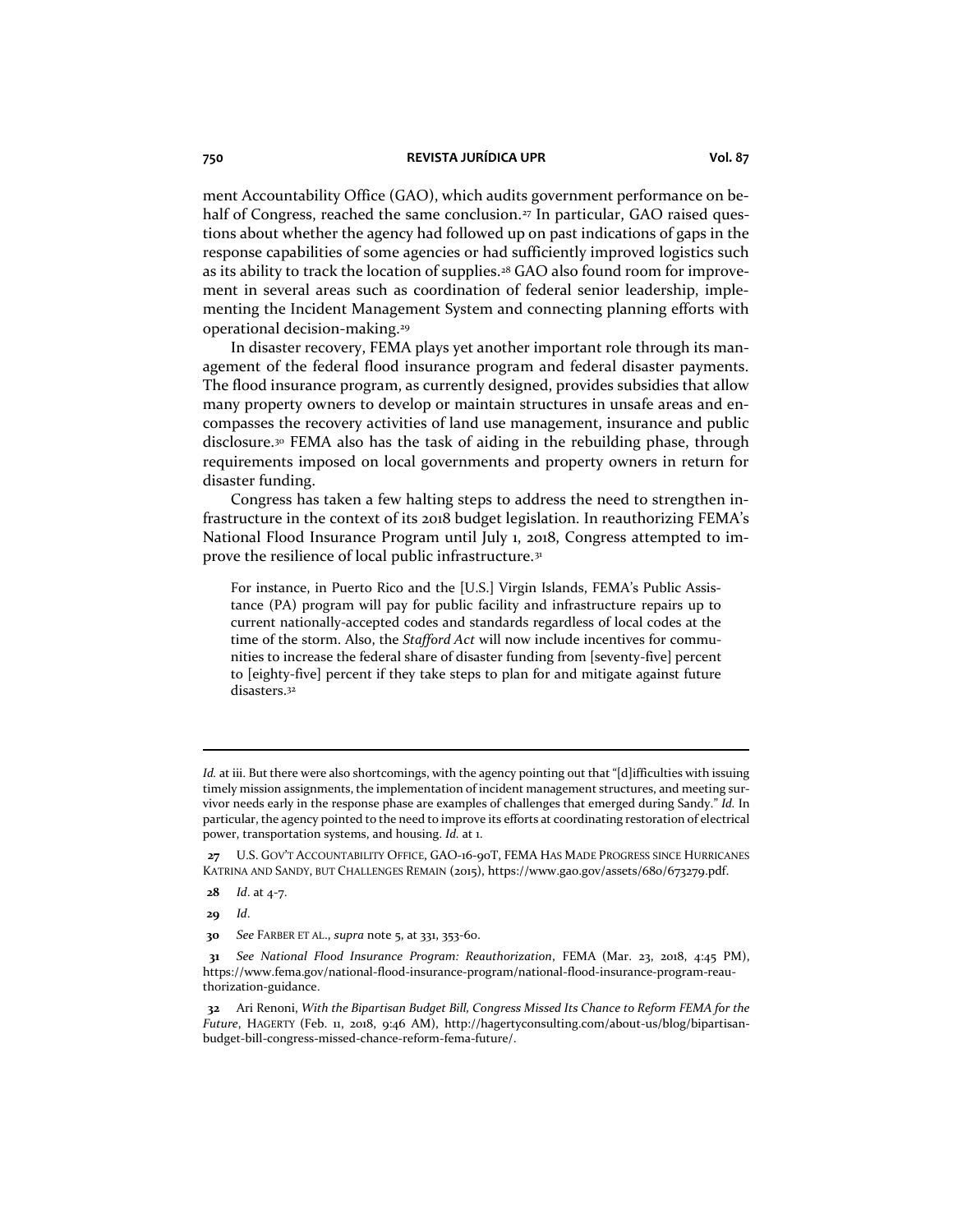## *C. Disaster Inequality*

The effects of disasters fall unevenly on different sectors of society.<sup>33</sup> This was brought home vividly to anyone who watched the news during Hurricane Katrina. Consider the New Orleans Superdome, which offered shelter of last resort: "The Dome was a brewing public health disaster . . . . The number of people inside had doubled in twenty-four hours, becoming a virtual city of twenty-thousand, overwhelmingly poor and African American."<sup>34</sup> For days it was "clear to anyone watching television that the majority of people trapped in New Orleans were African Americans, most from the low end of the income spectrum."<sup>35</sup> This because "much of New Orleans' white population had departed before the storm hit, while the remainder lived in areas closer to dry land and found it easier to escape."<sup>36</sup> Ultimately, the Congressional Research Service found that "an estimated 272,000 black people were displaced by flooding or damage, accounting for seventy three percent of the population affected by the storm in the parish."37

The connection of race and poverty with evacuation rates was not unique to Katrina. As the National Research Council found:

[R]esearch has shown that different racial, ethnic, income, and special needs groups respond in different ways to warning information and evacuation orders. . . . Lower-income groups, inner-city residents, and elderly persons are more likely to have to rely on public transportation, rather than personal vehicles, in order to evacuate.<sup>38</sup>

Both globally and within the United States, social vulnerability —including inequalities stemming from race, gender, class, age and disability— amplifies the

**<sup>33</sup>** For background on this problem, *see* FARBER ET AL*.*, *supra* note 6, at 227-82; Robert R.M. Verchick, *Disaster Justice: The Geography of Human Capability*, 23 DUKE ENVTL. L. & POL'Y F. 23, 25 (2012). As the National Research Council ("NRC") observes, some "population segments are more likely to experience casualties, property damage, psychological impacts, demographic impacts, economic impacts, or political impacts—as direct, indirect, or informational effects." NAT'L RESEARCH COUNCIL, FACING HAZARDS AND DISASTERS: UNDERSTANDING HUMAN DIMENSIONS 73 (2006). The NRC refers to this phenomenon as "social vulnerability." *Id.*

**<sup>34</sup>** JOHN MCQUAID & MARK SCHLEIFSTEIN, PATH OF DESTRUCTION: THE DEVASTATION OF NEW ORLEANS AND THE COMING AGE OF SUPERSTORMS 235 (2006). The authors were two New Orleans newspaper reporters who covered the disaster firsthand.

**<sup>35</sup>** *Id.* at 300. Outside the city, in St. Bernard parish, whites were more heavily impacted; many died. *Id.*

**<sup>37</sup>** THOMAS GABE, GENE FALK & MAGGIE MCCARTY, CONG. RESEARCH SERV., RL33141, HURRICANE KATRINA: SOCIAL-DEMOGRAPHIC CHARACTERISTICS OF IMPACTED AREAS 16 (2005).

**<sup>38</sup>** NAT'L RESEARCH COUNCIL, *supra* note 33, at 129. In particular, "[l]ack of financial resources may leave less-well-off segments of the population less able to take time off from work when disasters threaten, to travel long distances to avoid danger, or to pay for emergency lodging." *Id.*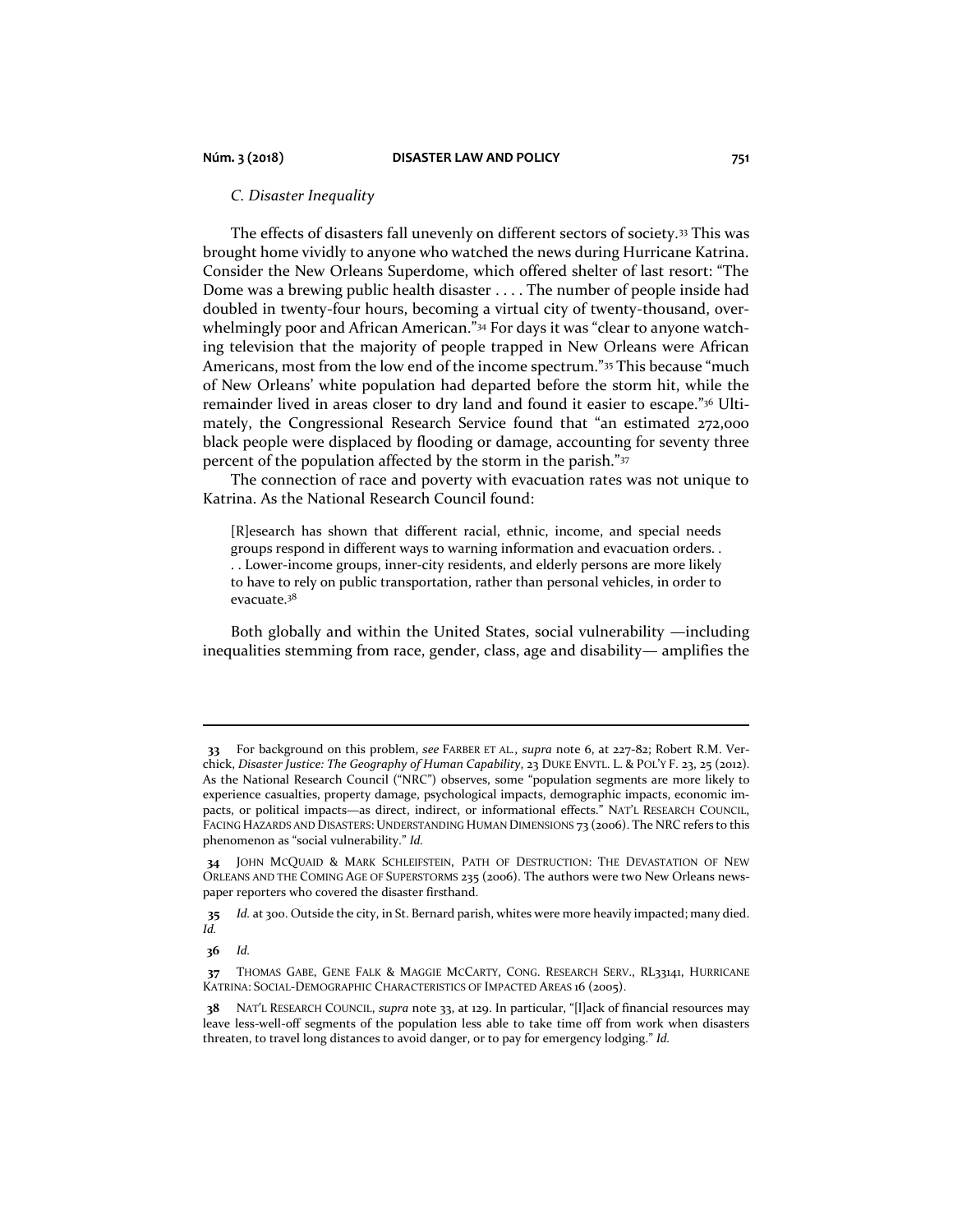impacts of disasters and the difficulty of recovery.<sup>39</sup> The relationship between race, poverty and disaster risk can be complex. In 1995, over seven hundred Chicago residents died in a week-long heat wave.<sup>40</sup> African Americans were the group most at risk, being 1.5 times more likely to die than White Americans.<sup>41</sup> But Hispanics were the least likely of any group to be victims. Despite their "overall level of poverty placed them at a heightened risk of mortality, [they] experienced a surprisingly low death rate."<sup>42</sup> The reason for the contrast between the African American and Hispanic risk levels may be related to the social ecology of the neighborhoods where they live, with Hispanic neighborhoods being more likely to encourage the elderly to get out and connect with others.<sup>43</sup> Along with age, social isolation is a critical risk factor during heat waves and other disasters.<sup>44</sup>

The elderly are also exposed to special risks. In the 1995 Chicago heat wave, almost three quarters of the victims were over sixty-five years of age.<sup>45</sup> Also, they are at higher risk from hurricanes:

During Hurricane Katrina the elderly and disabled died in the Convention Center and in their homes throughout the city of the symptoms of diseases such as asthma, diabetes, and high blood pressure that are easily managed under normal conditions but that become lethal when access to medicine and treatment is cut off.<sup>46</sup>

Nearly half of the elderly living in the impact zone of Katrina reported having at least one disability, and one-quarter reported that their disability impaired their ability to leave their dwellings unassisted.<sup>47</sup> Unsurprisingly, nearly forty percent of the dead were identified as over seventy-one years old.<sup>48</sup> Death rates among the elderly were particularly high after Hurricane María as well.<sup>49</sup>

- **43** *Id.* at 34**,** 117.
- **44** *Id.* at 45-46.
- **45** *Id.* at 18-19.

**46** Elizabeth Fussell, *Leaving New Orleans: Social Stratification, Networks, and Hurricane Evacuation*, in UNDERSTANDING KATRINA: PERSPECTIVES FROM THE SOCIAL SCIENCES, SOCIAL SCIENCE RESEARCH COUNCIL (Jun. 11, 2006), http://understandingkatrina.ssrc.org/Fussell/.

**47** FARBER ET AL., *supra* note 5, at 265.

**48** Audie Cornish, *Katrina Took Deadly Toll on Elderly*, NPR (Mar. 5, 2006, 12:04 PM), http://www.npr.org/templates/story/story.php?storyId=5242064.

**49** Omaya Sosa Pascual, *Nearly 1,000 More People Died in Puerto Rico After Hurricane María*, CENTER FOR INVESTIGATIVE JOURNALISM (Dec. 7, 2017), http://periodismoinvestigativo.com/2017/12/se-disparan-en-casi-mil-las-muertes-tras-maria/ *translated in* Julio Ricardo Varela, *Nearly 1,000 More People Died in Puerto Rico After Hurricane María*, LATINO USA (Dec. 7, 2017), http://latinousa.org/2017/12/07/nearly-1000-people-died-puerto-rico-hurricane-maria/.

**<sup>39</sup>** For discussion and a compilation of relevant materials, see FARBER ET AL., *supra* note 5, at 227- 82.

**<sup>40</sup>** *See* ERIC KLINENBERG, HEAT WAVE: A SOCIAL AUTOPSY OF DISASTER IN CHICAGO 9 (2002).

**<sup>41</sup>** *Id.* at 18.

**<sup>42</sup>** *Id.* at 19.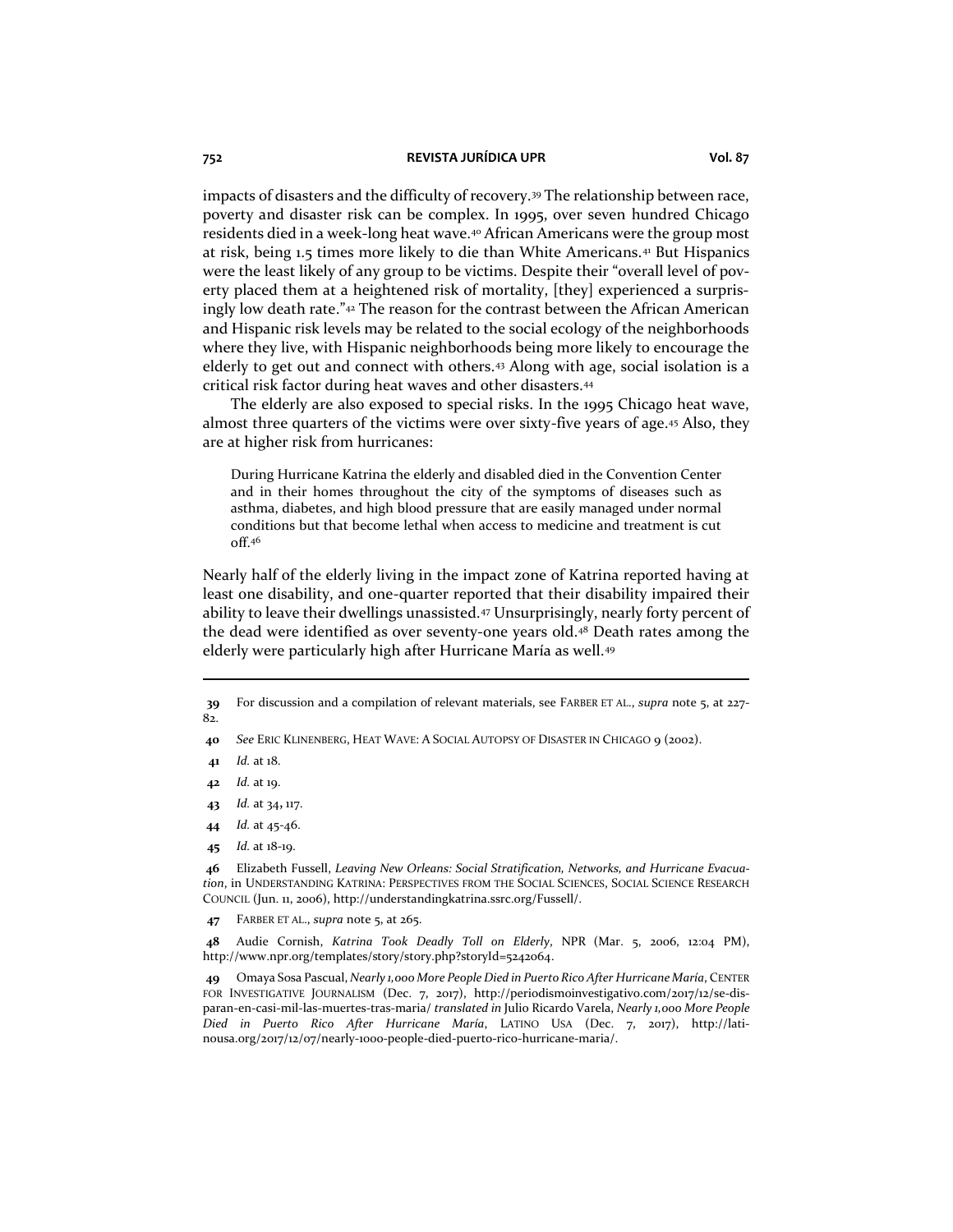As we will see, Puerto Rico, as a whole, fits the definition of a vulnerable group, lacking almost completely in political power and far poorer than the mainland United States. Moreover, many of the most impacted were poor communities living in *informal* housing built without obtaining permits or complying with building codes.

#### **II. RESPONSE AND RECOVERY AFTER HURRICANE MARÍA**

With this background on Disaster Law in hand, we turn to Hurricane María and its aftermath. Part II's discussion is divided into two sections. Section A discusses the first stages of the disaster cycle: the impact and emergency response phases. Section B discusses the subsequent phases, which encompass the compensation and recovery phases.

#### *A. The Impact and Emergency Response Phases in Puerto Rico*

Hurricane María, a Category Four storm, hit Puerto Rico on September 20, 2017.<sup>50</sup> The hurricane was "the strongest hurricane to hit Puerto Rico in more than eighty years."<sup>51</sup> The official death toll for Hurricane María's effect on Puerto Rico is sixty-four,<sup>52</sup> but that figure only accounts for those directly killed during the storm. However, taking into account those who died later, CNN estimated that there have been 499 deaths (an estimate that only counts death that occurred until the middle of October 2017); the Center for Investigative Journalism estimated 985 fatalities; *The New York Times* estimated 1,052 deaths; another study estimated

**<sup>50</sup>** *Hurricane Maria: Facts, F.A.Q.s, and How to Help*, WORLD VISION, https://www.worldvision.org/disaster-relief-news-stories/hurricane-maria-facts (last updated Feb. 14, 2018).

**<sup>51</sup>** *Id.* (*citing* Danica Coto, *Maria Destroys Homes, Triggers Flooding in Puerto Rico*, ASSOCIATED PRESS (Sept. 21, 2017), https://apnews.com/5f2002103e2f42e4916efeda88d0e511/Hurricane-Maria-hits-Puerto-Rico,-heavy-flooding-reported).

**<sup>52</sup>** WORLD VISION*, supra* note 50 (*citing* Ann M. Simmons & Milton Carrero Galarza, *Four Months after Hurricane Maria, Puerto Rico Struggles with Lack of Electricity, Food and Water*, L.A. TIMES (Jan. 30, 2018), http://www.latimes.com/nation/la-na-puerto-rico-aid-20180130-story.html.).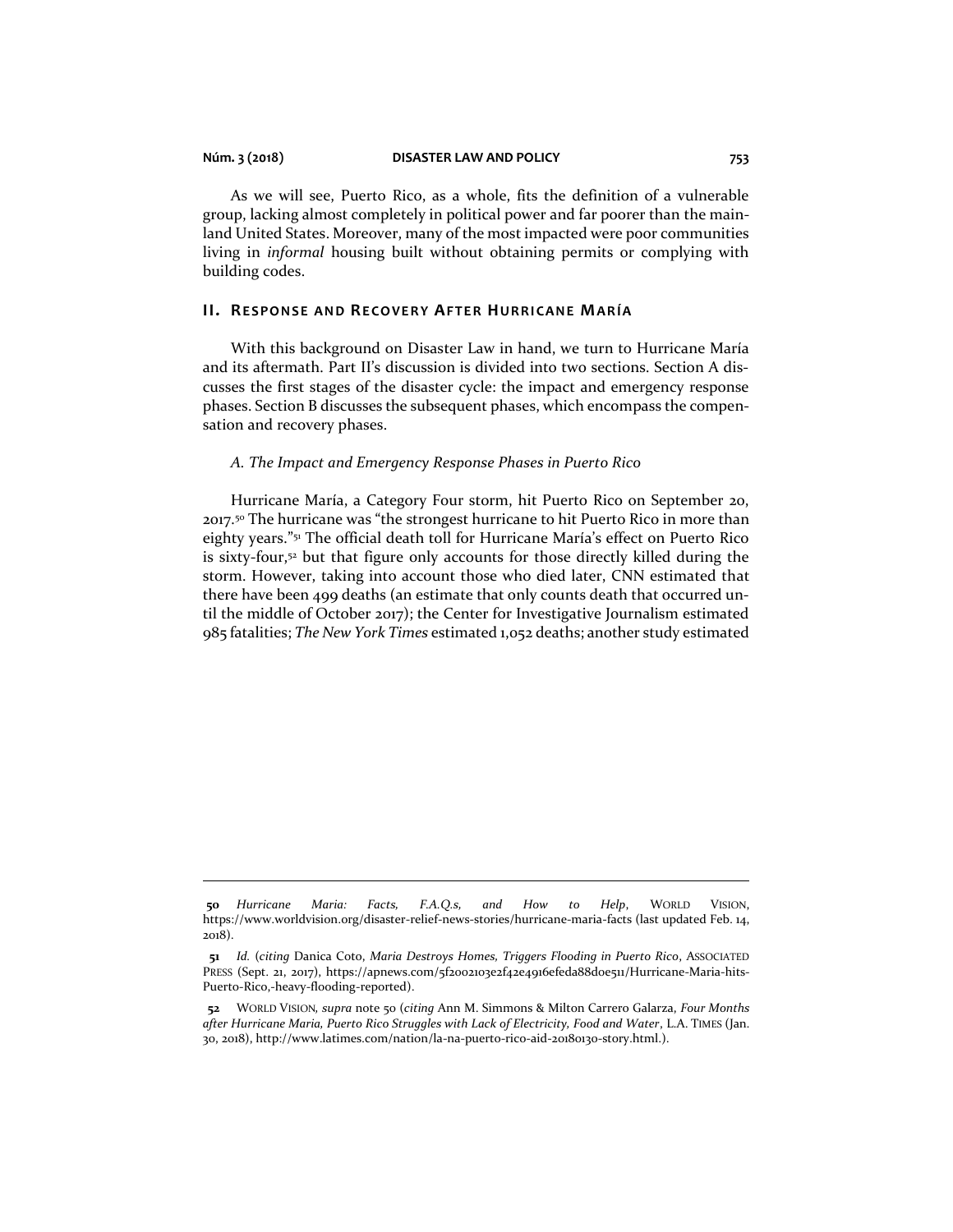1085 fatalities;<sup>53</sup> and a more recent Harvard study estimated 4645.<sup>54</sup> The average of these estimates is 1820 deaths. As of January 2018, around "450,000 of Puerto Rico's 1.5 million electricity customers [were] still without power, and those who [did] have electricity suffer frequent blackouts."<sup>55</sup> The damages caused by Hurricane María "resulted in a cascade of further problems, including job losses, foreclosures, a decrease in neighborhood police presence and a resulting increase in violent crimes."<sup>56</sup>

As of the day after María struck, Urban Search & Rescue (US&R) operations began with initial damage assessments and intelligence reports, with four task forces stationed in the area and another eight waiting for airports to reopen.<sup>57</sup> "FEMA-loaded vessels with more than 1.3 million meals, 2 million liters of water, 30 generators and 6,000 cots [were] en route to St. Thomas, awaiting port opening and clearance" and "FEMA [had] also pre-positioned commodities at its Distribution Center and Warehouse in San Juan, Puerto Rico."<sup>58</sup> As of September 22, 2017, FEMA US&R rescued over sixty individuals and searched over forty-five structures.<sup>59</sup> Even though aid was being shipped into Puerto Rico, distributing the relief remained difficult after the storm due to a lack of trucks in some areas and road

*Id.*

**56** *Id*.

**<sup>53</sup>** Alexis R. Santos-Lozada, *Why Puerto Rico's Death Toll from Hurricane Maria is so Much Higher than Officials Thought*, THE CONVERSATION (Jan. 3, 2018, 6:54 AM), http://theconversation.com/whypuerto-ricos-death-toll-from-hurricane-maria-is-so-much-higher-than-officials-thought-89349. A reason for this discrepancy in the number of deaths calculated is that "[i]n Puerto Rico, deaths are recorded using international classifications" that do not "capture all of the circumstances surrounding a death that happens following a natural disaster." *Id.* As a result:

Under the international system, a death resulting from circumstances [like having a cellphone tower unable to function because of the Hurricane, thereby preventing a 911 call from going through to save a person suffering from a heart attack] would be classified as [the] result of a cardiovascular conditions, and would not be attributed to the hurricane either.

**<sup>54</sup>** Nishant Kishore et al., *Mortality in Puerto Rico After Hurricane Maria*, NEW ENGL. J. MED. (May 2018), *available at* https://www.nejm.org/doi/full/10.1056/NEJMsa1803972.

**<sup>55</sup>** Alan Taylor, *After Four Months, Much of Puerto Rico Still Dark and Damaged*, ATLANTIC (Jan. 29, 2018), https://www.theatlantic.com/photo/2018/01/after-four-months-much-of-puerto-rico-stilldark-and-damaged/551756 (*citing* Erin Dooley, *4 Months after Maria, 450K Residents of Puerto Rico Still Without Power*, ABC NEWS (Jan. 24, 2018, 3:18 PM), http://abcnews.go.com/US/months-maria-450k-residents-puerto-rico-power/story?id=52585227)).

**<sup>57</sup>** *Hurricane Maria Response and Relief Operations Underway*, FEMA (Sept. 21, 2017), https://www.fema.gov/news-release/2017/09/21/hurricane-maria-response-and-relief-operations-underway#.

**<sup>59</sup>** FEMA Public Affairs, *Overview of Federal Efforts to Prepare for and Respond to Hurricane Maria*, FEMA, https://www.fema.gov/blog/2017-09-29/overview-federal-efforts-prepare-and-respond-hurricane-maria (last updated Oct. 31, 2017, 16:50) (this website provides an overview of federal efforts in anticipation of and in immediate response to Hurricane María).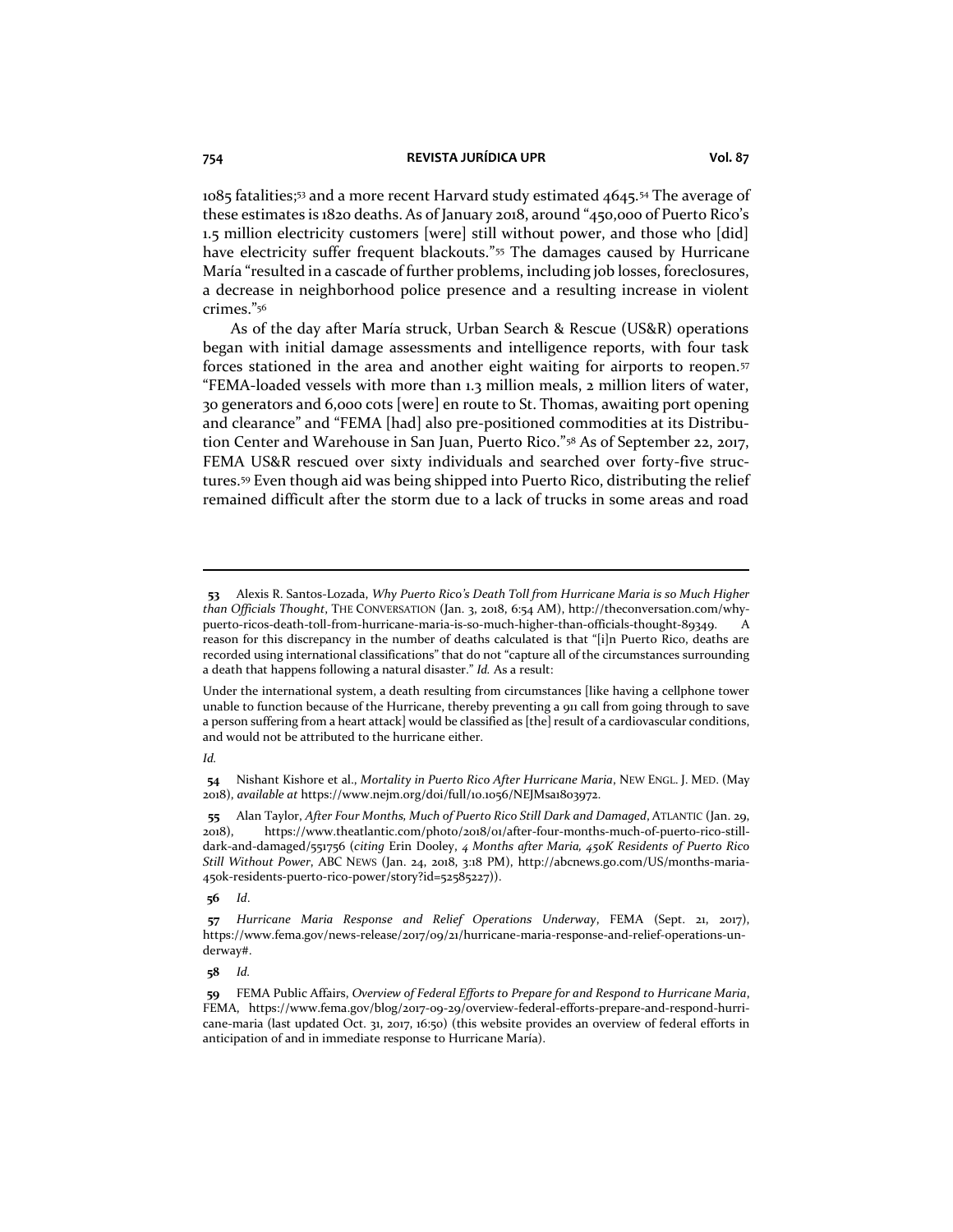closures.<sup>60</sup> In contrast, roads were more readily accessible after the hurricanes in Texas and Florida.<sup>61</sup>

As FEMA itself admitted, "Puerto Rico and the Virgin Islands [had] seen much fewer personnel since Hurricane María hit."<sup>62</sup> FEMA stated that over "10,000 federal staff were on the ground in Puerto Rico and the Virgin Islands assisting search and rescue and recovery efforts."<sup>63</sup> President Trump had declared that recovery efforts were harder in Puerto Rico because Puerto Rico "is an island sitting in the middle of an ocean, and it's a big ocean."<sup>64</sup> Although he was undoubtedly right about the logistical issues, these challenges obviously were known well before the disaster.

According to World Vision, "Puerto Rican authorities . . . requested \$94 billion to cover damages from Hurricane María. Congress approved \$5 billion in the fall of 2017 as part of an overall federal aid package of more than \$36 billion allotted for hurricanes María, Harvey, and Irma."<sup>65</sup> FEMA approved "more than \$53 million for debris removal and \$417 million for emergency protective measures." <sup>66</sup> FEMA delivered "[m]ore than 56 million liters of water and 48 million meals  $\dots$  making it the largest and longest commodity delivery mission in FEMA's history."<sup>67</sup> FEMA also gave more than 120,000 tarps to municipalities on the island for use as roof covers.<sup>68</sup> Through its Transitional Shelter Assistance program, FEMA housed

**62** Eric Levenson, *3 Storms, 3 Responses: Comparing Harvey, Irma and Maria*, CNN (Sept. 27, 2017), https://edition.cnn.com/2017/09/26/us/response-harvey-irma-maria/index.html.

**63** *Id.*

**64** *Id.*

**67** *Id.*

**<sup>60</sup>** Jack Healy, Frances Robles & Ron Nixon, *Aid Is Getting to Puerto Rico. Distributing It Remains a Challenge*, N.Y. TIMES (Oct. 3, 2017), https://www.nytimes.com/2017/10/03/us/puerto-rico-aid-femamaria.html.

**<sup>61</sup>** *Id.* For more about the problems facing the trucks, including difficulty in obtaining fuel, see Alex Figueroa Cancel, *Miles de Vagones con Mercancía Permanecen en los Muelles*, EL NUEVO DÍA (Sept. 25, 2017), https://www.elnuevodia.com/noticias/locales/nota/milesdevagonesconmercanciapermanecenenlosmuelles-2360301/; Gloria Ruiz Kuilan, *Fema Admite que el Sistema de Transporte es Inadecuad*o, EL NUEVO DÍA (Sept. 27, 2017), https://www.elnuevodia.com/noticias/locales/nota/femaadmitequeelsistemadetransporteesinadecuado-2360941/.

**<sup>65</sup>** WORLD VISION, *supra* note 50 (*citing* Erik Wasson, *Trump \$44 Billion Aid Request Puts Off Puerto Rico Demands*, BLOOMBERG (Nov. 17, 2017, 11:28 AM)[, https://www.bloomberg.com/news/articles/2017-](https://www.bloomberg.com/news/articles/2017-11-17/trump-disaster-request-said-to-fall-short-of-puerto-rico-request) [11-17/trump-disaster-request-said-to-fall-short-of-puerto-rico-request;](https://www.bloomberg.com/news/articles/2017-11-17/trump-disaster-request-said-to-fall-short-of-puerto-rico-request) and Lisa Mascaro*, Congress Approves \$36.5-billion Disaster Aid for Puerto Rico, Wildfires and Hurricane Relief*, L.A. TIMES (Oct. 24, 2017, 1:35 PM), http://www.latimes.com/politics/washington/la-na-pol-essential-washington-updatescongress-approves-36-5-billion-1508860506-htmlstory.html)).

**<sup>66</sup>** *Disaster Assistance in Puerto Rico 90 Days After Hurricane Maria,* FEMA (Dec. 20, 2017), https://www.fema.gov/news-release/2017/12/20/disaster-assistance-puerto-rico-90-days-after-hurricane-maria.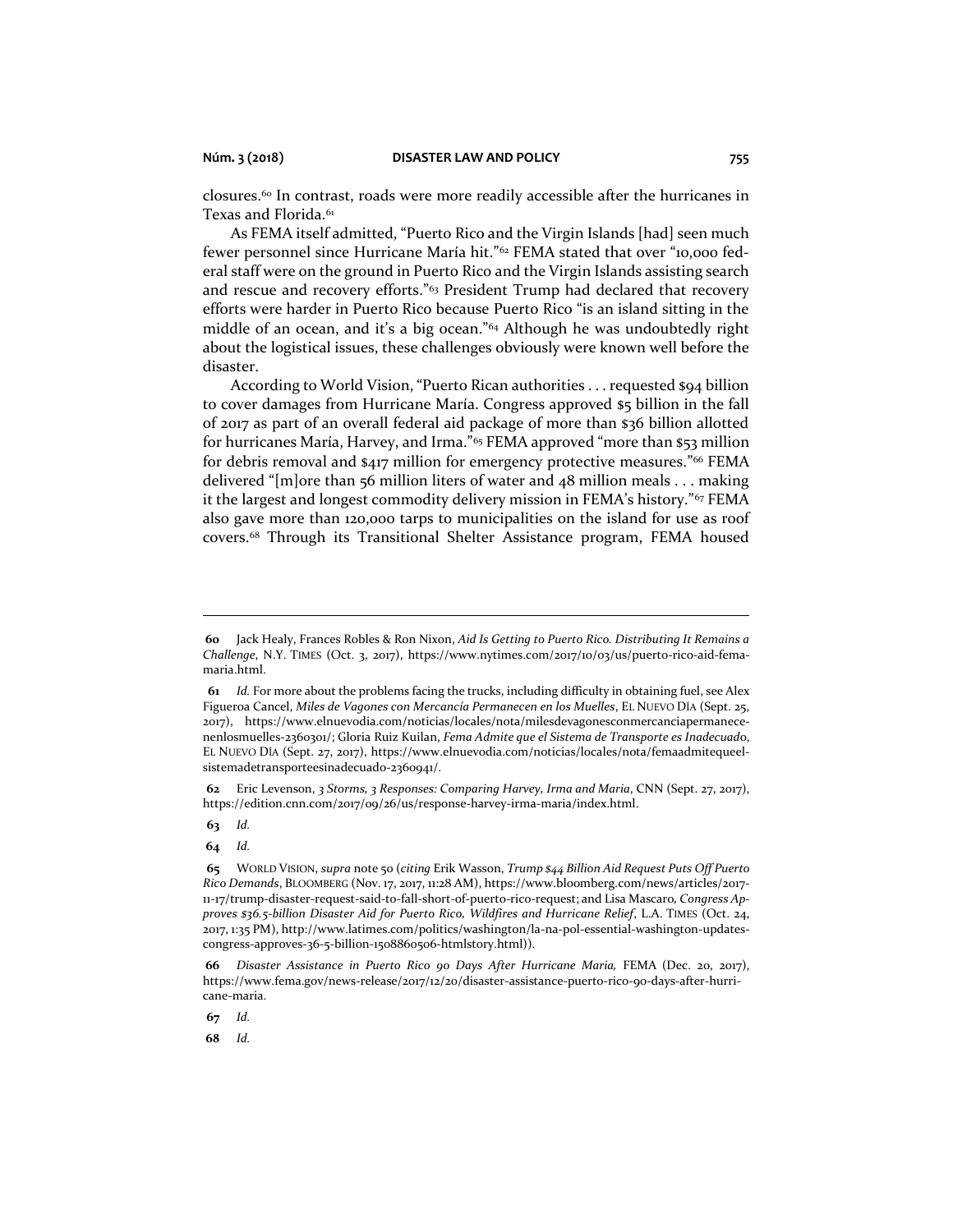nearly ten thousand survivors in Puerto Rico and the mainland.<sup>69</sup> The Small Business Administration ("SBA") and FEMA employed over 1300 island residents during their recovery efforts.<sup>70</sup>

Two months after the disaster, the Red Cross reported that conditions remained very difficult, especially in rural areas. $\pi$  Residents were "still dealing with a lack of water and electricity and the struggle to find food. . . . Despite some improvement in urban areas, lack of access to water, electricity and food is a major problem for hundreds of thousands of families."<sup>72</sup>

### *B. Funding and Reconstruction in Puerto Rico*

Disaster recovery after the hurricane faced formidable challenges. Because of Hurricane María, according to FEMA:

Puerto Rico was left without potable running water. Waist-deep flooding, mudslides and winds powerful enough to uproot the concrete foundations of metal utility poles, impacted more than 80 percent of the Island's power grid. In addition, the existing infrastructure for cellular and wireless service was rendered virtually useless further hampering communications.<sup>73</sup>

In late January 2018, nearly half a million customers still lacked electricity.<sup>74</sup> However, FEMA, working with the Puerto Rico Electric Power Authority ("PREPA") and the U.S. Army Corps of Engineers, had restored power for a million customers.<sup>75</sup> But four months after the disaster, a quarter of Puerto Ricans still

**<sup>70</sup>** *Id.*; *see also Fact Sheet: Why You Should Complete the SBA Disaster Loan Application*, FEMA (Oct. 10, 2017), https://www.fema.gov/news-release/2017/10/10/fact-sheet-why-you-should-complete-sbadisaster-loan-application (discussing the process of the SBA disaster loan application).

**<sup>71</sup>** *Puerto Rico: Many Still Without Basic Necessities,* AMERICAN NATIONAL RED CROSS (Nov. 20, 2017), http://www.redcross.org/news/article/Puerto-Rico-Many-Still-Without-Basic-Necessities.

**<sup>72</sup>** *Id.*

**<sup>73</sup>** *Hurricane Maria Update*, FEMA (Oct. 19, 2017), https://www.fema.gov/news-release/2017/10/19/4339/hurricane-maria-update.

**<sup>74</sup>** Erin Dooley, *4 Months after Maria, 450K Residents of Puerto Rico Still Without Power*, ABC NEWS (Jan. 24, 2018, 3:18 PM), http://abcnews.go.com/US/months-maria-450k-residents-puerto-ricopower/story?id=52585227. For a discussion of the weaknesses of the Puerto Rican electrical power system prior to Maria and the shortcomings of the reconstruction efforts, see James Glanz & Frances Robles, *How Storms, Missteps and an Ailing Grid Left Puerto Rico in the Dark*, N.Y. TIMES (May 6, 2018), *available at* https://www.nytimes.com/interactive/2018/05/06/us/puerto-rico-power-grid-hurricanes.html.

**<sup>75</sup>** Ray Sanchez, *Nearly Half a Million in Puerto Rico Still in the Dark 4 Months after Hurricane Maria*, CNN (Jan. 25, 2018, 17:20 GMT), https://edition.cnn.com/2018/01/25/us/puerto-rico-hurricane-maria-power/index.html.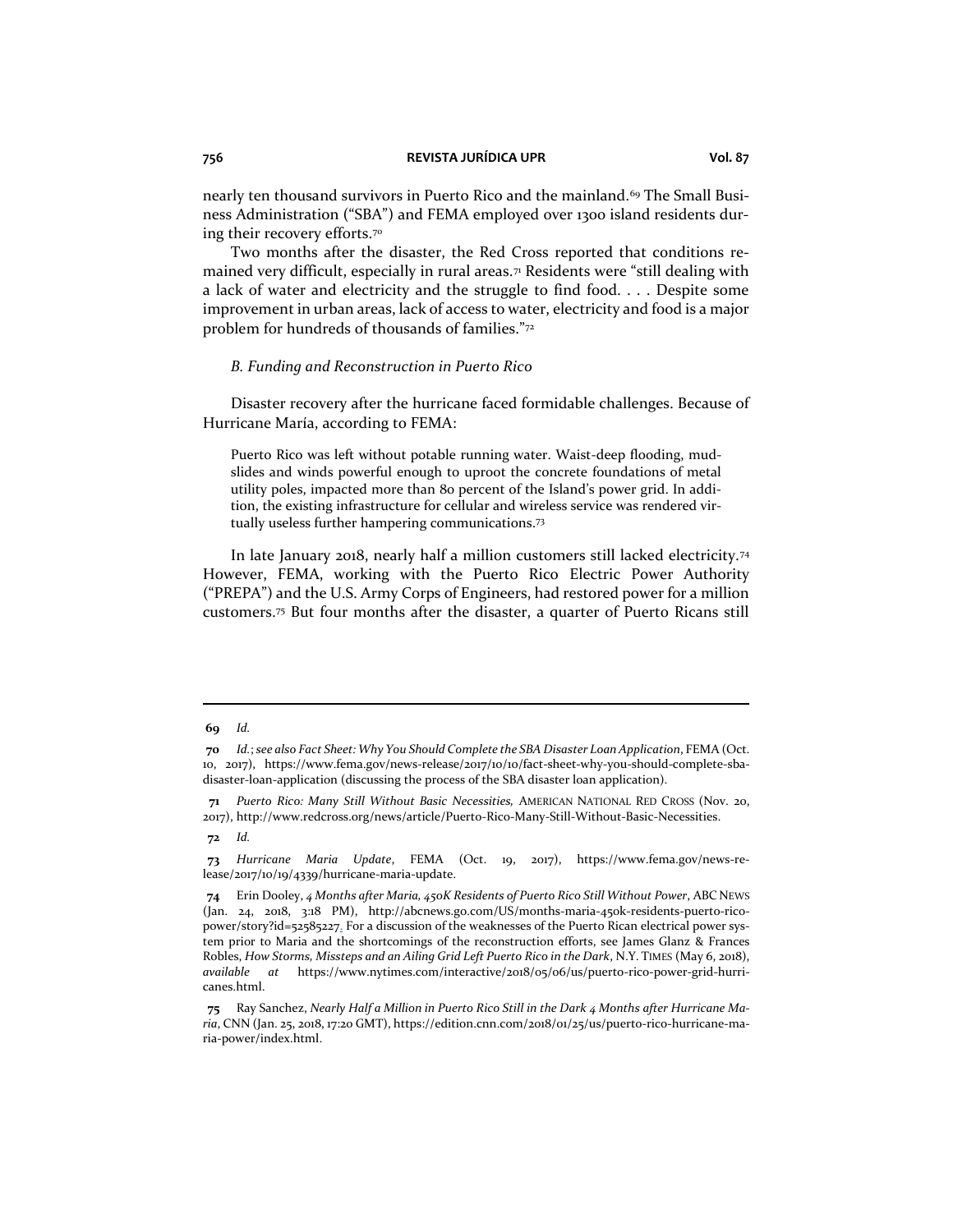lacked electricity.<sup>76</sup> Recovery was slow and uneven. By mid-April, over ninety-five percent of Puerto Ricans had power, but more than fifty thousand still did not. $\pi$ 

By April, FEMA's federal coordinating officer in Puerto Rico, Mike Byrne, held that "he [was] working with the U.S. territory's government to determine how federal funds [would] be used to identify priorities and rebuild damaged infrastructure."<sup>78</sup> He explained that "some of the money [would] go toward strengthening the island's power grid since the storm destroyed two-thirds of its distribution system."<sup>79</sup> FEMA's administrator, Brock Long, stated that Puerto Rico needed around \$50 billion to rebuild in the aftermath of Hurricane María.<sup>80</sup> Long said that "[we are] running out of time" and that "[w]e have a long way to go," noting that the next hurricane season starts on June  $1$ , $^{81}$  These remarks rightly underline the risk of a further disaster. In anticipation of such an event, FEMA and local government officials have stockpiled food and water in five warehouses across the island as a precaution. $82$  Also, FEMA will remain in Puerto Rico for a few years in order to assist in the rebuilding phase.<sup>83</sup> But, Long also said "FEMA cannot be directly responsible for all of the response and recovery."<sup>84</sup> He indicated that "the private sector should ensure that communication systems become more resistant" in conjunction with the public sector.<sup>85</sup>

The U.S. Army Corps of Engineers announced that its work restoring the power system would be completed on May 18, 2018, leaving behind only a transition team.<sup>86</sup> Power had been restored to ninety-six percent of the island's residents, although 50,000 still lacked electricity.<sup>87</sup> In terms of the number of hours of customer service lost, Puerto Rico had suffered the largest power interruption in U.S. history, three times the amount of the nearest runner-up.<sup>88</sup> Although the

- **79** *Id.*
- **80** *Id.*
- **81** *Id.*
- **82** *Id.*
- **83** *Id.*
- **84** *Id.*
- **85** *Id.*

**87** *Id.*

**<sup>76</sup>** Patricia Mazzei, *What Puerto Rico Is, and Isn't, Getting in Disaster Relief*, N.Y. TIMES (Feb. 8, 2018), https://www.nytimes.com/2018/02/08/us/puerto-rico-disaster-relief.html.

**<sup>77</sup>** Rhodium Group, *The World's Second Largest Blackout* (April 12, 2008), *available at* https://rhg.com/research/puerto-rico-hurricane-maria-worlds-second-largest-blackout/.

**<sup>78</sup>** Danica Coto, *FEMA: Puerto Rico Running Out of Time as Storm Season Nears*, ASSOCIATED PRESS (Apr. 6, 2018), https://www.apnews.com/7c238de9e23a4c41b2f557e671e5a12d/FEMA:-Puerto-Ricorunning-out-of-time-as-storm-season-nears.

**<sup>86</sup>** Robert Walton, *Federal Agencies Prepare to Wind Down Puerto Rico Power Restoration in May*, UTILITY DIVE (Apr. 12, 2018), https://www.utilitydive.com/news/federal-agencies-prepare-to-winddown-puerto-rico-power-restoration-in-may/521135/.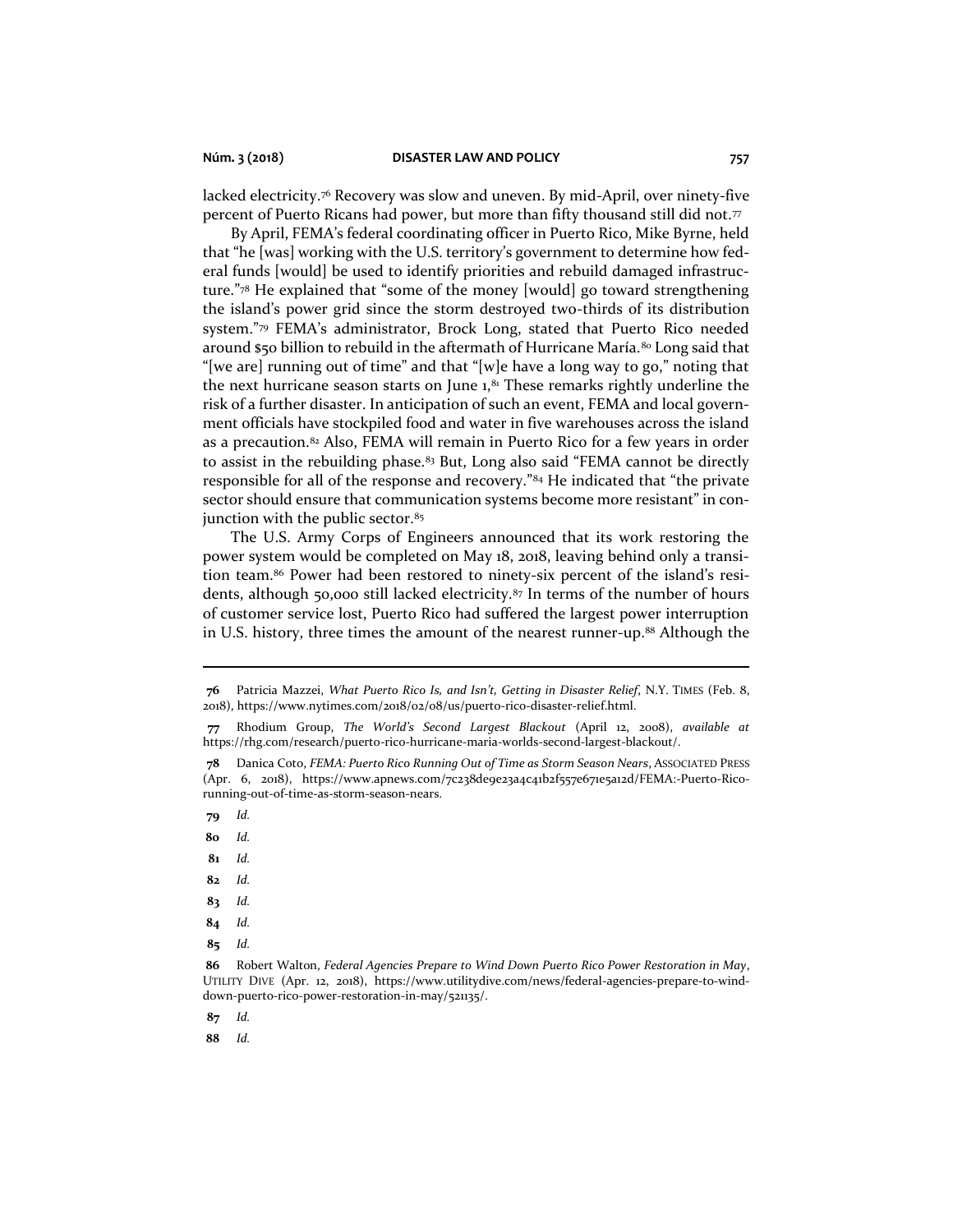Corps were unable to make major changes in the grid, partly due to the local power company's lack of a system model, they had set everything to code, including transmission lines and poles.<sup>89</sup> Future upgrades were subject to issue about statutory authorization and whether the utility would have to cover ten percent of the cost, which it could ill-afford.<sup>90</sup>

The continuing fragility of the power system was dramatized on April 12, 2018, the same day *Utility Dive* published an article about the near completion of the Corps' work.<sup>91</sup> As crews were clearing land in Cayey, a mountain town, as part of the power-restoration effort, a tree fell on the main power line serving San Juan.<sup>92</sup> The result was a blackout that temporarily left over 840,000 people without power.<sup>93</sup>

After the first phases of the emergence response, the need for additional federal assistance was clear. The congressional budget bill passed in early 2018 included \$4.8 billion for Medicaid on the island to deal with its funding crisis, \$2 billion to restore the power grid and \$9 billion for housing and urban development in Puerto Rico.<sup>94</sup> The bill waived the government of Puerto Rico's contributions for Army Corps of Engineers and federal highway funds and provided \$14 million for USDA food assistance.<sup>95</sup> The Medicaid assistance was especially important because it affects forty percent of Puerto Ricans and the island "receives less in matching funds than mainland states to help cover Medicaid costs."<sup>96</sup>

#### **III. LE AR NING FR OM PUE R TO RI CO'S MAR Í A EXP E R IE NCE**

In thinking about Puerto Rico's experience in the wake of Hurricane María, first we need to understand why the federal response has been slow and incom-

**<sup>89</sup>** *Id.*

**<sup>90</sup>** *Id.*

**<sup>91</sup>** *See id.*

**<sup>92</sup>** Marwa Eltagouri, *Another Power Outage Hits Puerto Rico, Leaving About 840,000 in the Dark, Officials Say*, WASH. POST (Apr. 12, 2018), https://www.washingtonpost.com/news/post-nation/wp/2018/04/12/another-power-outage-hits-puerto-rico-leaving-about-840000-in-the-dark-officials-say/?utm\_term=.172d31c2493c&wpisrc=nl\_energy202&wpmm=1.

**<sup>93</sup>** *Id.* An additional blackout occurred a week later. See Gavin Bade, *Line Fault Again Plunges Puerto Rico into Blackout*, UTILITY DIVE (April 18, 2018), https://www.utilitydive.com/news/line-faultagain-plunges-puerto-rico-into-blackout/521651/. For a discussion of future prospects for the grid, including privatization, see David Ferris, *How Puerto Rico's New Grid Could Go Wrong*, E&E NEWS (May 7, 2018), https://www.eenews.net/stories/1060080949.

**<sup>94</sup>** Mazzei, *supra* note 76.

**<sup>95</sup>** Kathya Severino, *How Latest Federal Appropriations for Disaster Relief Help Puerto Rico,* CENTER FOR PUERTO RICAN STUDIES (Feb. 15, 2018, 5:30 PM), https://centropr.hunter.cuny.edu/eventsnews/puerto-rico-news/congress/how-latest-federal-appropriations-disaster-relief-help-puerto.

**<sup>96</sup>** John Bresnahan & Heather Caygle, *How Politics Screwed Puerto Rico Out of Billions in Disaster Aid*, POLITICO (Dec. 23, 2017, 7:02 AM), https://www.politico.com/story/2017/12/23/puerto-rico-disaster-aid-medicaid-315974.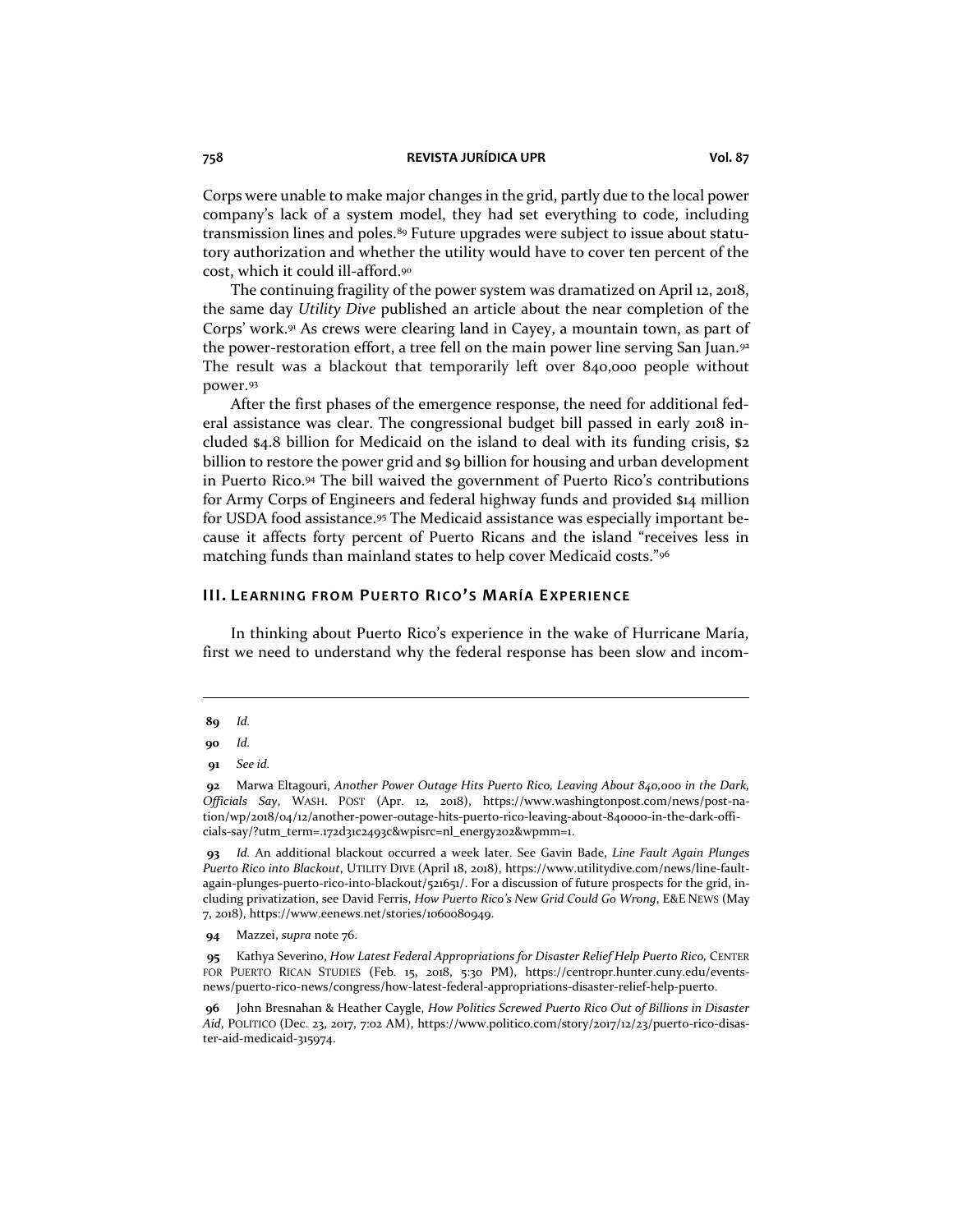plete. Section A provides further evidence of delay as compared to earlier hurricanes, particularly Hurricane Harvey. Section B probes the reasons for delay, which involve both economic and political considerations, as well as the logistical problems faced by the federal response effort. Then, Section C seeks to distill lessons from this experience that could help enrich the field of Disaster Law.

### *A. Assessing the Adequacy of the Response*

To say that the federal response to Hurricane María was slower than its response to comparable disasters is not to disrespect the relief workers and their strenuous and commendable efforts. For instance, based on a timeline of the emergency response, one journalist concluded that although there were "few obvious gaps in the federal response," the timetable made it "clear that the speed and scale of the initial María relief effort pales next to other recent campaigns."97 Based on public reactions to previous disasters, national security professor James Miskel concluded in 2008 that two of the hallmarks of a successful disasters response from the public's perspective were that: (1) "few if any" remained without adequate shelter, food or water after twenty-four hours, and (2) electric power was restored to nearly everyone within thirty-six hours.<sup>98</sup> Judged by those standards, the response to Hurricane María was a resounding failure.

A week after the hurricane struck, a CNN article compared FEMA's responses to Hurricane María in Puerto Rico, Hurricane Harvey in Texas and Hurricane Irma in Florida.<sup>99</sup> The news article noted that "[f]ewer FEMA personnel [were] in place" for María than Harvey and Irma, highlighting that "[t]hose differences [were] partly because of issues unique to Puerto Rico, an island that already had a weakened infrastructure, a government struggling through bankruptcy —and that had only just been hit by Hurricane Irma."<sup>100</sup> Before Hurricane Harvey hit Texas, FEMA had already placed people and supplies there, and the number of federal employees and National Guard soldiers quickly topped 31,000.<sup>101</sup> In Florida, "[e]ven more federal personnel responded to Hurricane Irma when it made landfall."<sup>102</sup> Within four days, over "40,000 federal personnel, including 2,650 FEMA staff, were in place."<sup>103</sup> FEMA had also "transferred 6.6 million meals and 4.7 million liters of water to states in the Southeast after Irma as of [September] 14th —four days after

- **101** *Id.*
- **102** *Id.*
- **103** *Id.*

**<sup>97</sup>** Robinson Meyer, *What's Happening with the Relief Effort in Puerto Rico? A Timeline of the Unprecedented Catastrophe of Hurricane Maria*, ATLANTIC (Oct. 4, 2017), https://www.theatlantic.com/science/archive/2017/10/what-happened-in-puerto-rico-a-timeline-of-hurricane-maria/541956/.

**<sup>98</sup>** MISKEL, *supra* note 16, at 35.

**<sup>99</sup>** Eric Levenson, *3 Storms, 3 Responses: Comparing Harvey, Irma and Maria,* CNN (Sept. 27, 2017, 16:44 GMT), https://www.cnn.com/2017/09/26/us/response-harvey-irma-maria/index.html.

**<sup>100</sup>** *Id.*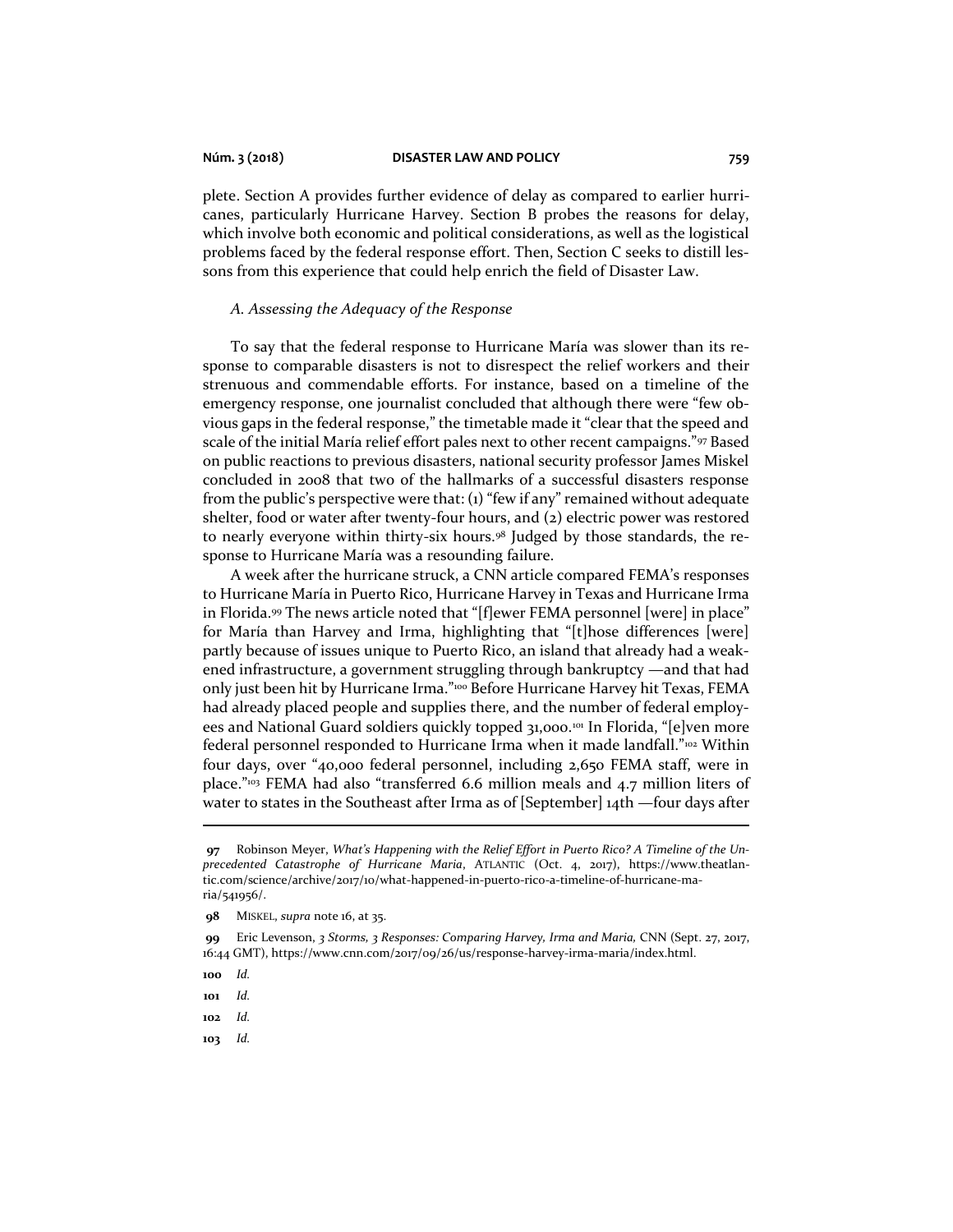Table 1 summarizes the differences between the responses in Texas and Puerto Rico, including data from later stages in the response effort. The disparity is unmistakable.

| <b>Government Action</b>                                         | <b>Hurricane Harvey</b><br>(Texas) | Hurricane María<br>(Puerto Rico)  |
|------------------------------------------------------------------|------------------------------------|-----------------------------------|
| Helicopter deployment                                            | 73 helicopters within a<br>week.   | 70+ helicopters after 3<br>weeks. |
| Immediate FEMA fund-<br>ing (9 days post-storm)                  | \$141.8 million                    | \$6.2 million                     |
| Meals delivered in first<br>9 days                               | 5.1 million                        | 1.6 million                       |
| Personnel deployed af-<br>ter first 9 days                       | 30,000                             | 10,000                            |
| FEMA payments ap-<br>proved in first nine<br>days <sup>107</sup> | \$142 million                      | \$6 million                       |
| Time after storm to ap-<br>prove permanent disas-<br>ter work    | 10 days                            | 43 days                           |

#### **Table 1: Comparison of Texas and Puerto Rico Hurricane Responses**<sup>106</sup>

#### **104** *Id.*

**105** *Id.* Disparate treatment of Puerto Rico is also documented in Nicole Einbinder, *How the Response to Hurricane Maria Compared to Harvey and Irma*, PBS FRONTLINE (May 1, 2018), *available at*  https://www.pbs.org/wgbh/frontline/article/how-the-response-to-hurricane-maria-compared-toharvey-and-irma/.

**107** ECONOMIST, *supra* note 3.

**<sup>106</sup>** The figures in this table are derived from Danny Vinik, *How Trump Favored Texas over Puerto Rico,* POLITICO (Mar. 27, 2018, 5:00 AM), https://www.politico.com/story/2018/03/27/donald-trumpfema-hurricane-maria-response-480557. An additional factor in the slow response was the inability to mobilize half of the Puerto Rico National Guard in the days after the disaster. *See* Dan Lamothe, *Maria Hit 9 Days Ago. Less Than Half of the Puerto Rico National Guard is on Duty*, THE WASH. POST (Sept. 29, 2017), https://www.washingtonpost.com/news/checkpoint/wp/2017/09/29/maria-hit-9-days-agoless-than-half-of-the-puerto-rico-national-guard-is-on-duty/?utm\_term=.40a5c6a2dd3c. This is an issue that calls for further inquiry. In addition to comparisons made in this paper, Puerto Rico's universities also got much less aid than their counterparts on the mainland. *See* Erica L. Green & Emily Cochrane, *In Devastated Puerto Rico, Universities Get Just a Fraction of Storm Aid,* N.Y. TIMES (May 1, 2018), *available at* https://www.nytimes.com/2018/05/01/us/politics/hurricane-maria-puerto-ricoemergency-aid.html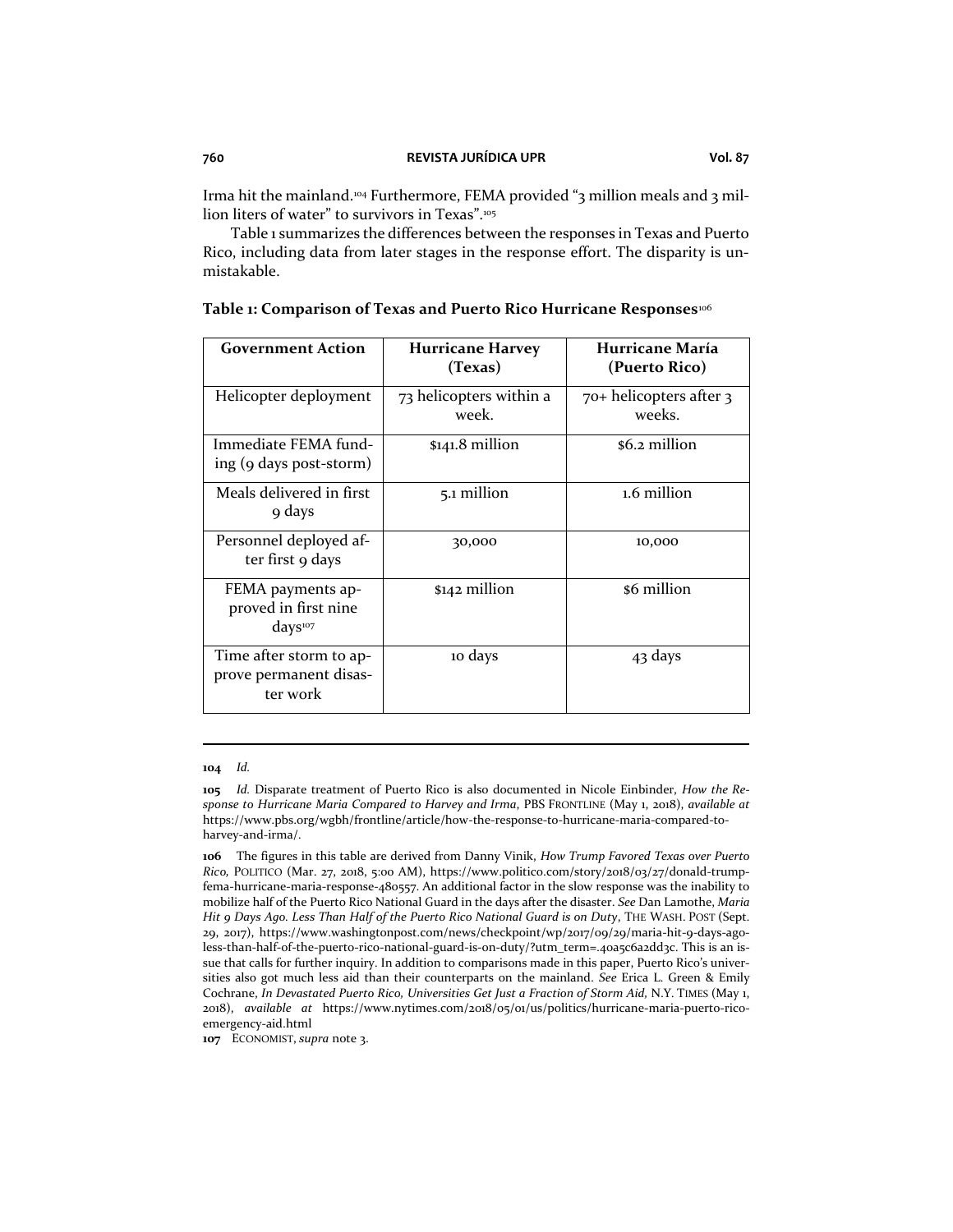| Percent of relief appli- | $39\%$ | 28% |
|--------------------------|--------|-----|
| cations approved as of   |        |     |
| day 78.                  |        |     |

Addressing the criticisms that FEMA's response to Hurricane María was delayed and did not allocate as many resources to Puerto Rico as it did to cities in the contiguous United States that had been hit by two major hurricanes, FEMA Administrator Long stated "[that is] completely false."<sup>108</sup> He added that "in the first six months since María hit, FEMA invested \$10 billion in Puerto Rico, in contrast to the \$6 billion invested in the six months after Hurricane Katrina."<sup>109</sup> As Long put it, "[r]ecovery never moves as fast as people want it to be . . . [a]nd in this case, moving faster can be detrimental from the standpoint of putting this money to work in a manner that truly makes Puerto Rico stronger and more resilient."<sup>110</sup> His explanation for the slow progress of recovery was based on the difficulty of obtaining power poles and construction equipment given the slew of natural disasters that had struck the U.S. in the past year. $111$ 

There is no reason to doubt FEMA's good faith or that the federal government ultimately devoted similar resources to address Hurricane María and its aftermath as it did to other hurricanes. Response agencies were already stretched thin by two major hurricanes, wildfires in California and the logistical problems of aiding an island at some distance from the mainland.<sup>112</sup> Thus, equal resources would inevitably have led to unequal results. Indeed, this is probably always to be true when considering the needs of vulnerable populations, who are likely to need greater assistance than peers who have greater resources and less needs.

But even assuming FEMA devoted equivalent effort to the two disasters, the fact remains that equal effort was not necessarily the right standard, given the different levels of harm suffered in Texas and Puerto Rico. Consider the following table:

**<sup>108</sup>** Coto, *supra* note 78.

**<sup>109</sup>** *Id.*

**<sup>110</sup>** *Id.*

**<sup>112</sup>** As *The Economist* put it, "[e]ven the most attentive government would have struggled with María. FEMA was overstretched in Texas, Florida and California. Puerto Rico, unlike Houston, is rugged, 180 [kilometers] long, and has worn-out infrastructure and weak institutions." ECONOMIST, *supra* note 3.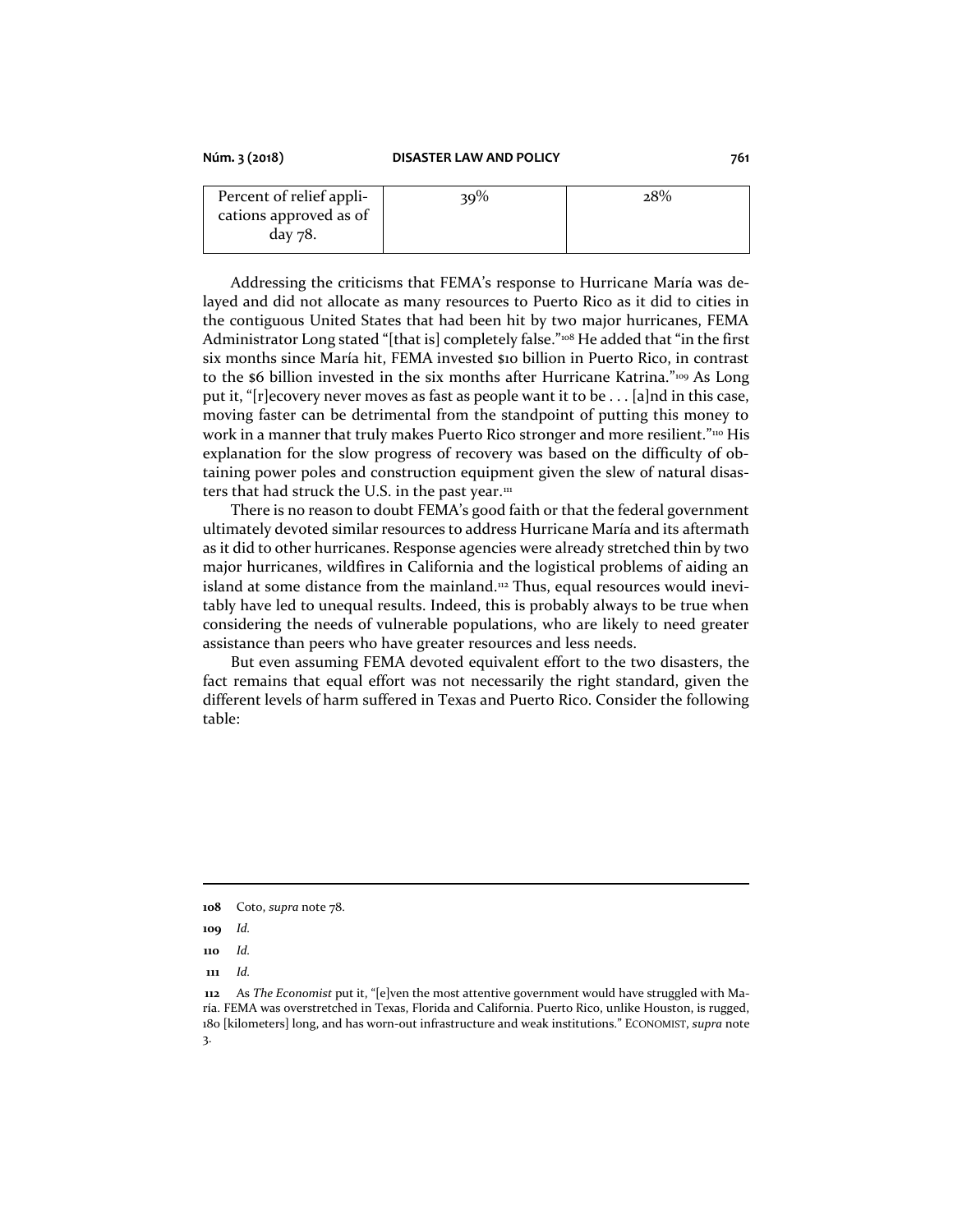#### **Table 2: Comparison of Impacts (Texas and Puerto Rico)**

|                                                              | Texas                                                                              | <b>Puerto Rico</b>                                                                            |
|--------------------------------------------------------------|------------------------------------------------------------------------------------|-----------------------------------------------------------------------------------------------|
| Housing units de-<br>stroyed or signifi-<br>cantly damaged   | 97,000 (Greater Hou-<br>ston area, destroyed or<br>major damage) <sup>113</sup>    | +400,000 (destroyed or<br>significantly damaged) <sup>114</sup>                               |
| Number of deaths                                             | 88115                                                                              | 500-4500 <sup>116</sup>                                                                       |
| Number without<br>power                                      | $280,000^{117}$                                                                    | $1,000,000$ <sup>118</sup>                                                                    |
| Number without<br>drinking water                             | 45 water systems in<br>smaller communities<br>shut down, Houston<br>unaffected.119 | One half of population<br>(approx. 1.7 million) left<br>without potable water. <sup>120</sup> |
| <b>Number without</b><br>phone-cell or inter-<br>net service | $180,000$ homes <sup>121</sup>                                                     | $+90\%$ of island left with-                                                                  |

**115** Giulia Afiune, *Texas Officials: Hurricane Harvey Death Toll Rises to 88*, TYLER MORNING TELEGRAPH (Oct. 16, 2017), https://tylerpaper.com/news/texas/texas-officials-hurricane-harvey-deathtoll-rises-to/article\_d311abb8-09ca-538e-a0f3-e86f46c0ce66.html.

**116** See text accompanying notes 52 to 55 *supra*.

**117** Tom DiChristopher, *Texas Utilities Struggle to Restore Power as Harvey Hampers Progress*, CNBC (Aug. 28, 2017), https://www.cnbc.com/2017/08/28/texas-utilities-struggle-to-restore-poweras-harvey-hampers-progress.html.

**118** *Quick Facts: Hurricane Maria's Effect on Puerto Rico*, MERCY CORPS (Jan. 19, 2018), https://www.mercycorps.org/articles/united-states/quick-facts-hurricane-marias-effect-puerto-rico.

**119** *Harvey Floods Left Houston Water Plant Hours Away from Failure,* CBS NEWS (Sept. 5, 2017, 7:37 AM), https://www.cbsnews.com/news/houston-water-filtration-plant-harvey-flooding-impact/. Other communities were under "boil water" orders. *Id.*

**120** Andrew Jakabovics, *Beginning to Assess the Magnitude of Destroyed Housing After Maria,*  ENTERPRISE (Sept. 28, 2017), https://www.enterprisecommunity.org/blog/2017/09/beginning-assessmagnitude-destroyed-housing-after-maria.

**121** Samantha Ehlinger, *Hurricane Harvey Leaves Texans without Internet, Phone Service,* SAN ANTONIO EXPRESS NEWS (Aug. 28, 2017, 4:42 PM), https://www.mysanantonio.com/business/technology/article/Hurricane-Harvey-leaves-Texans-without-internet-12069233.php.

**<sup>113</sup>** *Houston and Hurricane Harvey: What You Need to Know*, THE GREATER HOUSTON PARTNERSHIP (Mar. 19, 2018), http://www.houston.org/pdf/comm/Hurricane-Harvey-Statistics.pdf (last visited on May 18, 2018).

**<sup>114</sup>** Nick Brown, *Special Report: In Puerto Rico, A Housing Crisis U.S. Storm Aid Won't Solve,* REUTERS (Feb. 6, 2018, 10:08 AM), https://www.reuters.com/article/us-usa-puertorico-housing-specialreport/special-report-in-puerto-rico-a-housing-crisis-u-s-storm-aid-wont-solve-idUSKBN1FQ211 (last visited on May 18, 2018).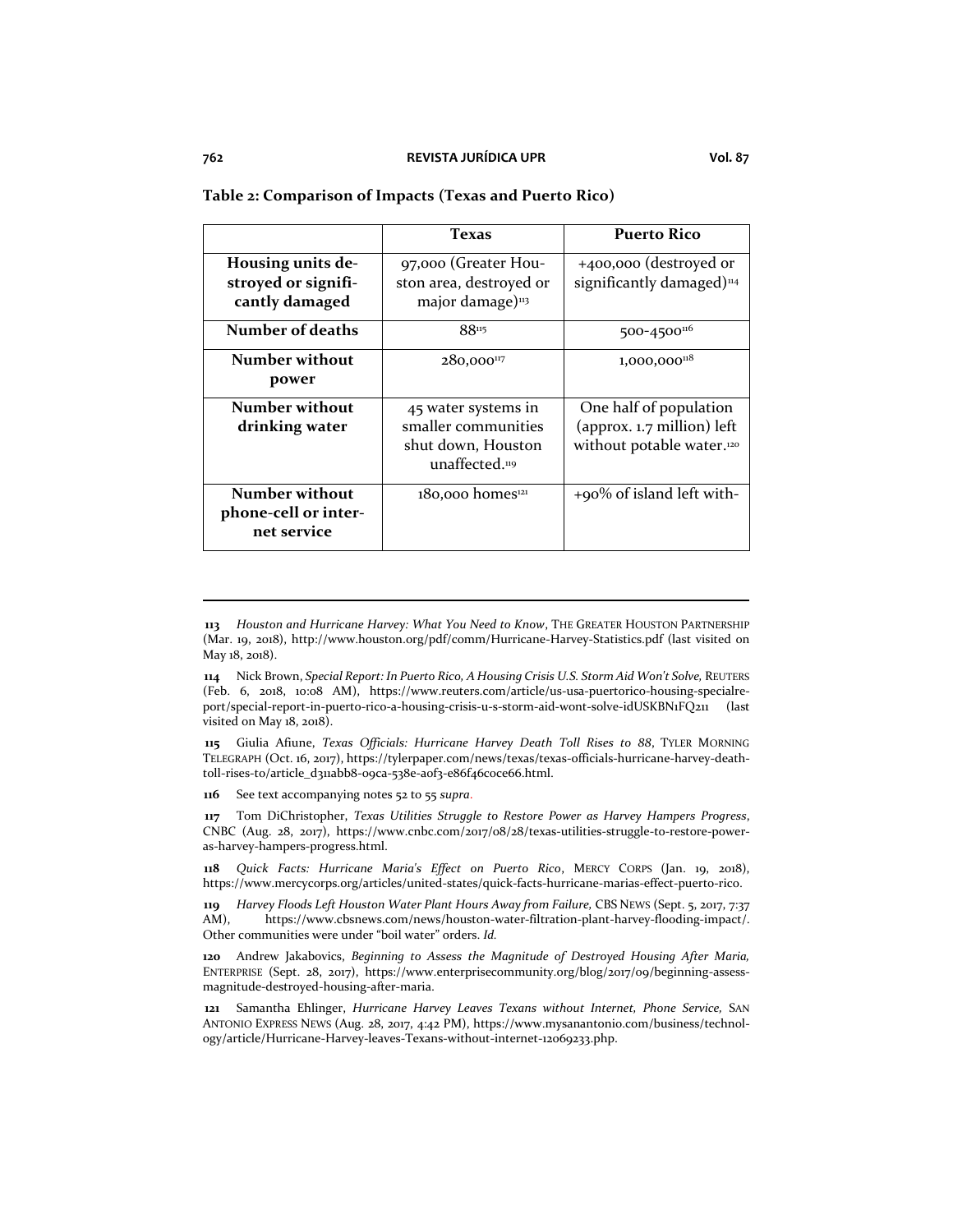|  | out cell phone cover- |
|--|-----------------------|
|  | age <sup>122</sup>    |

Bad as things were in Texas, they were much worse in Puerto Rico. Despite the massive destruction of infrastructure and housing in Puerto Rico, the federal government simply did not choose to make it a priority. Given the massive capabilities of the federal government, it seems likely that it could have overcome resource and logistical challenges if a more strenuous effort had been made.<sup>123</sup>

#### *B. Understanding the Inadequate Response*

To understand the shortcomings of the disaster response, we need to address two interrelated questions. First, why was the level of vulnerability in Puerto Rico higher (and resilience lower) as compared to Texas and Florida, and should this have motivated a more strenuous response effort on the part of the federal government? And second, why did the U.S. government fail to treat Puerto Rico as a priority consistent with the greater degree of harm the island suffered as a result of Hurricane María?

1. *Economic Factors.* At the outset, it is necessary to recognize the challenges that Puerto Rico was already facing before María. First and foremost was the economy. It would be hard to exaggerate the extent of the economic problems facing the island or the fiscal plight of its government.

Due to factors such as the end of favorable tax treatment and competition from China, the island's economic output began to decline before the Great Recession and continued despite the U.S. economic recovery.<sup>124</sup> Puerto Rico is also losing about one percent of its population per year, shrinking its labor force.<sup>125</sup> Electricity, water and labor costs are at all-time highs, making it difficult to attract investment<sup>126</sup> Labor force participation is two-thirds of that on the mainland and unemployment among those in the workforce is twice as high.<sup>127</sup> The poverty rate

**<sup>122</sup>** Elizabeth Weise, *Puerto Rico is Nearly Entirely Cut Off from Cellphone Service, Leading to Low Tech Solutions*, USA TODAY (Sept. 28, 2017), https://www.usatoday.com/story/tech/2017/09/28/puerto-rico-cell-phone-service-tmobile-att-hurricane/710775001/.

**<sup>123</sup>** Presumably it would not have taken three weeks to get helicopters to the scene if Puerto Rico had been invaded by Venezuela, for instance.

**<sup>124</sup>** Anne O. Krueger et al., PUERTO RICO: A WAY FORWARD*,* GOVERNMENT DEVELOPMENT BANK FOR PUERTO RICO 3-5 (Jun. 29, 2015), http://www.gdb.pr.gov/documents/PuertoRicoAWayForward.pdf.

**<sup>125</sup>** *Id.* at 6-7.

**<sup>126</sup>** *Id.* at 8-9.

**<sup>127</sup>** Lara Merling et al., LIFE AFTER DEBT IN PUERTO RICO: HOW MANY MORE LOST DECADES?*,* CENTER FOR ECONOMIC AND POLICY RESEARCH 2 (July 2017)[, http://cepr.net/images/stories/reports/puerto-rico-](http://cepr.net/images/stories/reports/puerto-rico-2017-07.pdf)[2017-07.pdf.](http://cepr.net/images/stories/reports/puerto-rico-2017-07.pdf)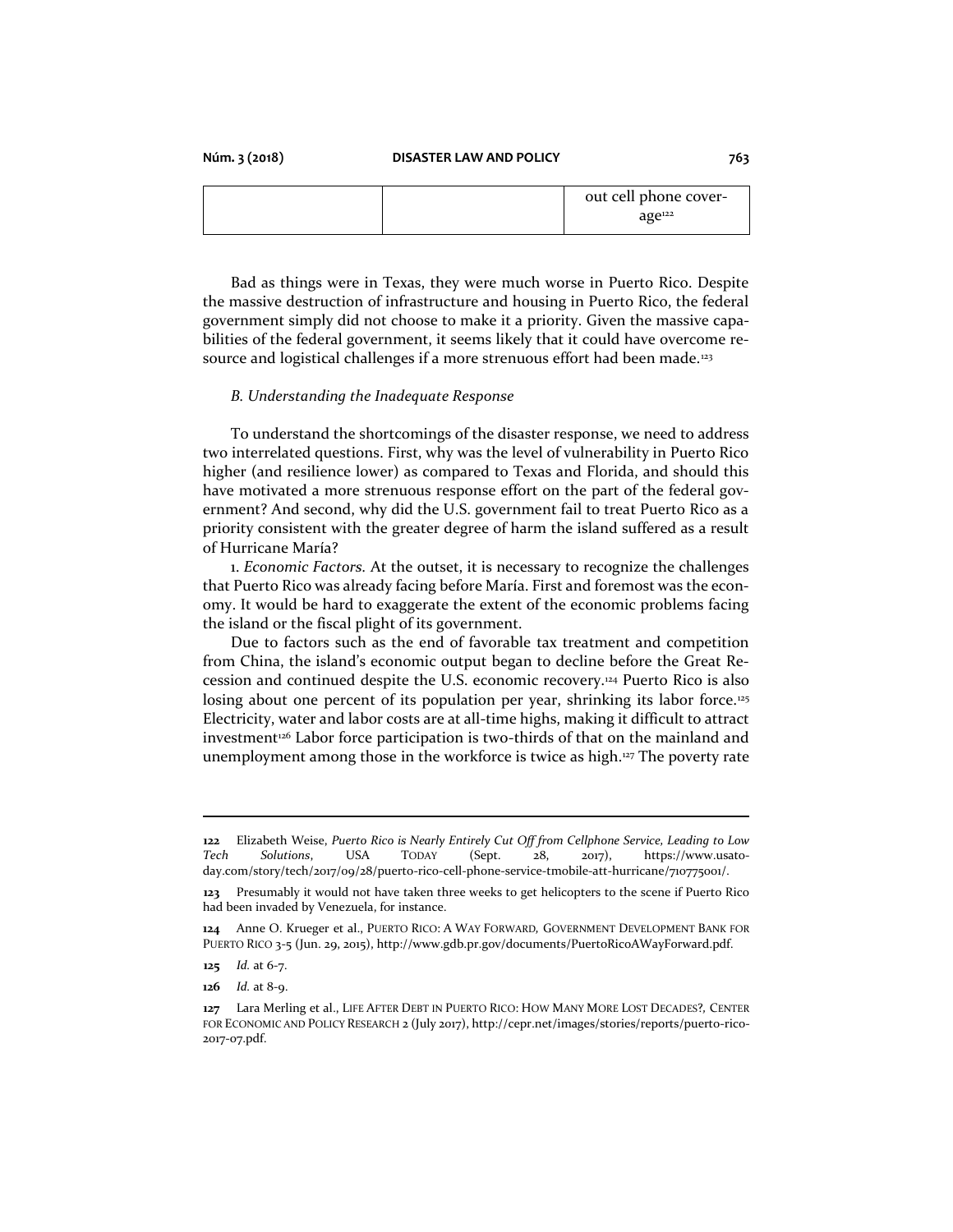is shocking: forty-six percent for adults, fifty-eight percent for children.<sup>128</sup> Median household income is \$19,000, about one-third of the mainland average of \$53,900.<sup>129</sup>

Given this economic situation, it is not surprising that the government is deeply in debt.<sup>130</sup> Despite austerity efforts, public sector debt comprised one hundred percent of Puerto Rico's Gross National Product (G.N.P.) by 2014, having risen every year since 2000.<sup>131</sup> The highway authority, the electric utility and the water company were already in the midst of financial crisis by 2015.<sup>132</sup> After the United States Supreme Court ruled that Puerto Rico could not make use of the Bankruptcy Code, Congress passed the Puerto Rico Oversight, Management and Stability Act (P.R.O.M.E.S.A.) that created the Financial Oversight and Management Board of Puerto Rico.<sup>133</sup> The Board oversees the island's budget and finances as the government seeks to regain solvency.<sup>134</sup> The Board's Fiscal Plan would commit the island to another decade of austerity, with additional spending cuts of \$25.7 billion.<sup>135</sup> The plan includes a pay freeze for government employees in order to shrink government employment, as well as cuts in healthcare services, public education and university funding.<sup>136</sup> After failing to reach a deal with bondholders, the government of Puerto Rico entered a process under P.R.O.M.E.S.A. akin to a Chapter 9 municipal bankruptcy process.<sup>137</sup>

The austerity measures imposed by the Fiscal Control Board to address Puerto Rico's debt crisis have a direct relationship to disaster response. As discussed in Part I, FEMA plays primarily a coordination role in emergency response, relying heavily on local authorities. Serious budget cuts would necessarily impair those local response capacities. Financial issues also undoubtedly contributed to infrastructure weaknesses that made the crisis worse, such as the poor condition of the island's electricity grid.

The government's fiscal issues can also impact the disaster recovery more directly. There was a delay of several months in the release of \$4.7 billion in disaster funding because the U.S. Treasury Secretary disagreed with the government of

**<sup>128</sup>** *Id.*

**<sup>129</sup>** *Id.* at 9.

**<sup>130</sup>** So is the U.S. government, but Puerto Rico does not have the advantage of being able to print its own money.

**<sup>131</sup>** Krueger et al., *supra* note 124, at 9.

**<sup>132</sup>** *Id.* at 15-16.

**<sup>133</sup>** *See* Merling et al., *supra* note 127, at 10. The Act is now Chapter 20 of 48 U.S.C. §§2101-2241.

**<sup>134</sup>** *Id.*

**<sup>135</sup>** *Id.* at 11.

**<sup>136</sup>** *Id.* at 12-13.

**<sup>137</sup>** *Id.* at 17-19.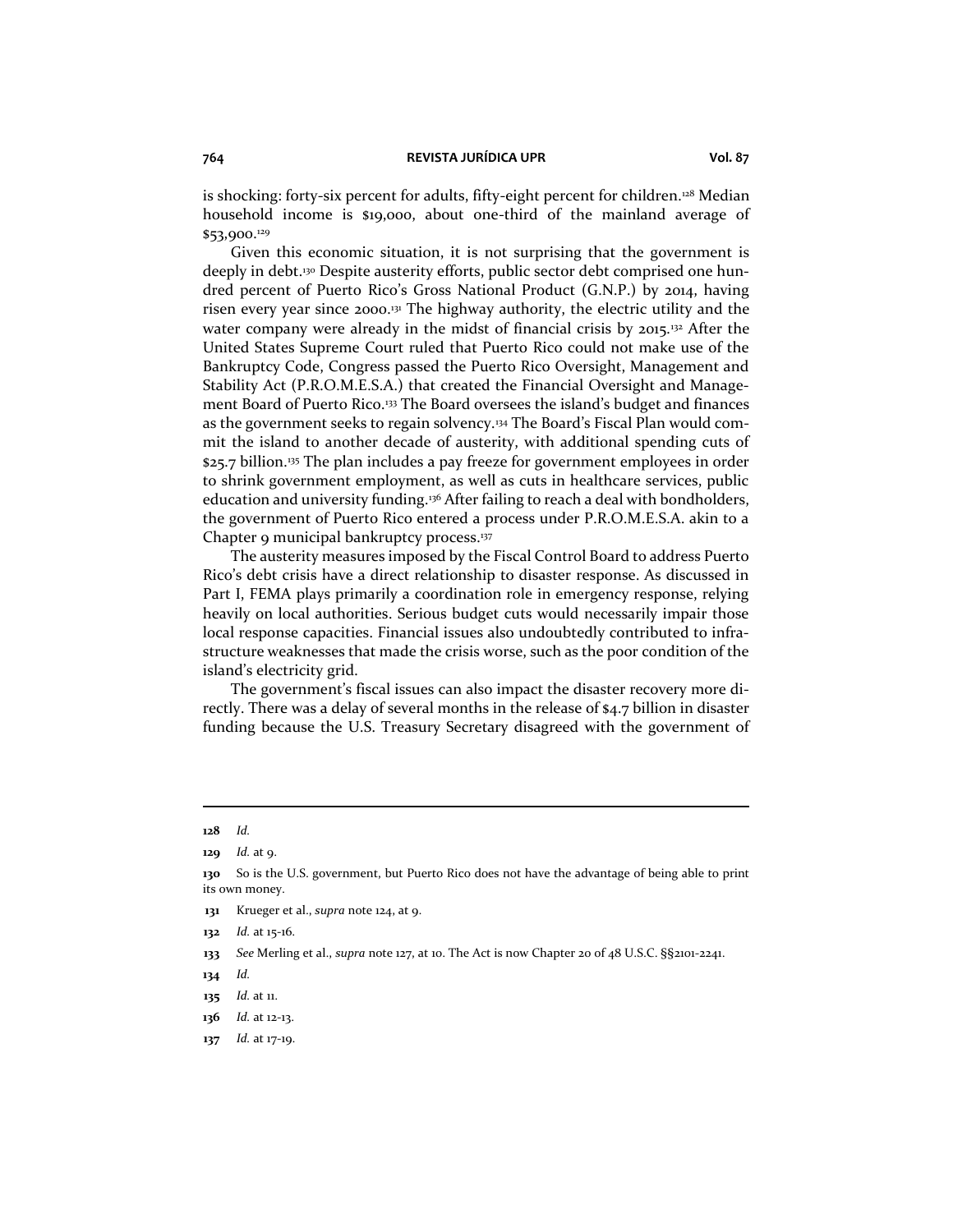Puerto Rico over terms for repayment.<sup>138</sup> According to Puerto Rico's Governor, Ricardo Rosselló, Treasury had demanded that repayment be given a higher budget priority than essential government services and had sought to cap the amount of aid at \$2 billion.<sup>139</sup> Ultimately, however, White House officials required the Governor and his team to agree to assume responsibility for cost overruns, a requirement that was not imposed on Texas; FEMA added this requirement as an amendment to the disaster declaration.<sup>140</sup> Consequently, cost estimates have become more contentious and time-consuming than usual.<sup>141</sup>

Puerto Rico had severe housing issues before the storm hit. New home prices have fallen by a quarter over the past decade, mainly as a result of the island's weakened economy.<sup>142</sup> A conservative estimate puts the number of homes constructed without permits or compliance with building codes at 260,000, but a 2007 study estimated that said figure could be as high as 700,000.<sup>143</sup> Some more recent reports estimate even higher figures. The *Miami Herald* reported that "as much as half the housing on the island was built without permits . . . . No one knows precisely how much of that there is, but the government's housing secretary says it could be as much as the roughly one million legal dwellings on the island."<sup>144</sup> These *informal* houses were hit especially hard by the storm:

It's that informal construction that bore the brunt of María's fury, said housing secretary Fernando Gil. There's no full tally yet, but the numbers so far are hair-raising: 250,000 homes with major damage, 70,000 of those destroyed. By the time inspections are concluded, Gil estimates, as many as 300,000 dwellings will be determined to have suffered some degree of significant damage.<sup>145</sup>

These *informal* homes may have trouble qualifying for disaster aid, particularly in cases where the resident does not have title to the land.<sup>46</sup> In the meantime, the island has about 330,000 vacant houses due to population decline, some of which might be rehabilitated to provide housing.<sup>147</sup>

**139** *Id.*

- **141** *Id.*
- **142** Brown, *supra* note 115.
- **143** *Id*.

**145** *Id*.

**<sup>138</sup>** Adrian Florido, *Feds and Puerto Rico Reach Deal Allowing Disaster Recovery Loans to Start Flowing*, N.P.R. (Mar. 22, 2018), https://www.npr.org/sections/thetwo-way/2018/03/22/596196849/fedsand-puerto-rico-reach-deal-allowing-disaster-recovery-loans-to-start-flowing.

**<sup>140</sup>** Vinik, *supra* note 106.

**<sup>144</sup>** Andres Viglucci, *Half of Puerto Rico's housing was Built Illegally. Then Came Hurricane Maria*, MIAMI HERALD (Feb. 14, 2018), http://www.miamiherald.com/news/nation-world/world/americas/article199948699.html.

**<sup>146</sup>** Brown, *supra* note 116.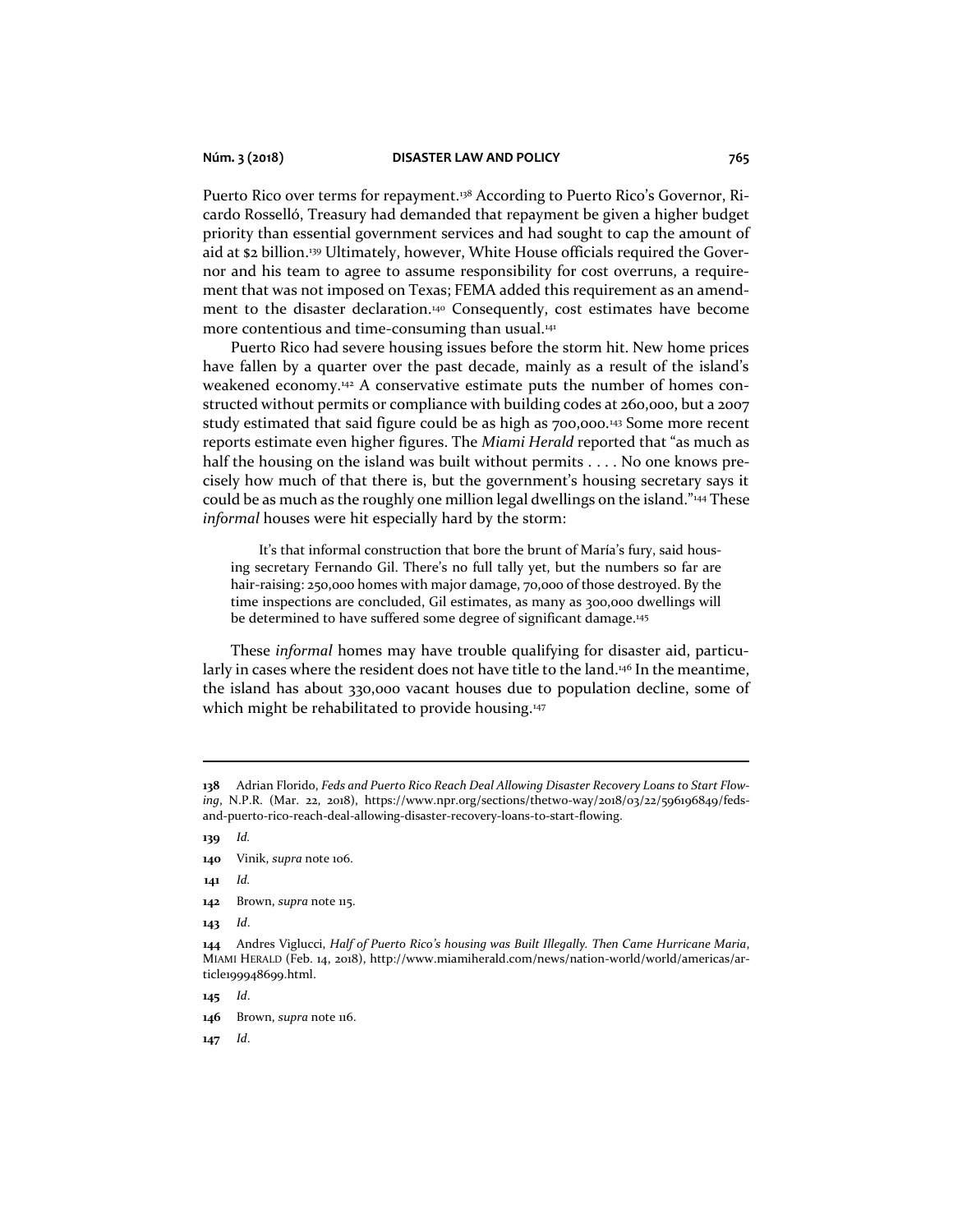Housing recovery is also handicapped by the almost complete lack of flood insurance. At the time of María, less than a half-a-percent of housing units had flood insurance.<sup>148</sup> Only half of the houses even had wind insurance, and those policies typically have significant deductibles.<sup>149</sup> To add to the problems besetting homeowners, more than ten percent of active mortgages were delinquent when María hit, almost triple the figure on the mainland.<sup>150</sup>

Thus, many Puerto Rican residents were unusually vulnerable to disasters for reasons stemming from poverty and a weak economy, and from the inability of local government to marshal the resources that states such as Florida and Texas could muster. Because federal disaster relief relies heavily on local partners, the federal effort faced unique difficulties from the outset.

FEMA's advance planning for a possible hurricane in Puerto Rico did not take the diminished capabilities of local responders into account. Besides planning for a smaller hurricane, FEMA's advance plan for Puerto Rico ignored the problems handicapping the island's resilience. According to *Politico*, which obtained a copy of the plan and shared it with experts:

FEMA did not anticipate having to take on a lead role in the aftermath of the disaster, despite clear signs that the island's government and critical infrastructure would be overwhelmed in the face of such a storm. Instead, the document largely relied on local Puerto Rico entities to restore the island's power and telecommunications systems. It [did not] mention the financial instability of the Puerto Rican government and Puerto Rican electrical utility, factors that significantly complicated the immediate response to María.<sup>151</sup>

2. *Political factors.* Strong White House support is needed to make FEMA effective, for the simple reason that FEMA has no direct authority over the agencies it seeks to coordinate.<sup>152</sup> Indeed, it has little clout compared with the military, which is often the most crucial participant in response to major disasters,<sup>153</sup> which

**<sup>148</sup>** There were approximately five-and-half thousand flood insurance policies, but over a millionand-a-half housing units. Tim Johnson & Kevin G. Hall, *Few Puerto Rican Households Had Flood Insurance. They Can't Afford It*, MCCLATCHY WASH. BUREAU (Oct. 12, 2017), http://www.mcclatchydc.com/news/nation-world/national/economy/article178344776.html.

**<sup>149</sup>** Leslie Scism & Nicole Friedman, *Hurricane Maria Exposes a Common Problem for Puerto Rico Homeowners: No Insurance*, WALL ST. J. (Sept. 20, 2017), https://www.wsj.com/articles/hurricane-maria-exposes-a-common-problem-for-puerto-rico-homeowners-no-insurance-1505940660.

**<sup>150</sup>** *Id*.

**<sup>151</sup>** Danny Vinik, *FEMA's Plan Underestimated Puerto Rican Hurricane in Preparing for the Storm, the Disaster Agency Failed to Anticipate the Level of Damage or Extent of Federal Involvement Required*, POLITICO (Apr. 15, 2018, 6:55 AM), https://www.politico.com/story/2018/04/15/puerto-rico-hurricanefema-disaster-523033.

**<sup>152</sup>** MISKEL, *supra* note 16, at 74, 136. On the role of the White House in the Katrina response, which contributed to the failings of the federal effort, see Richard T. Sylves, *President Bush and Hurricane Katrina: A Presidential Leadership Study*, 604 ANNALS AM. ACAD. POL. & SOC. SCI. 26 (2006).

**<sup>153</sup>** MISKEL, *supra* note 16, at 40-41, 54-55, 84.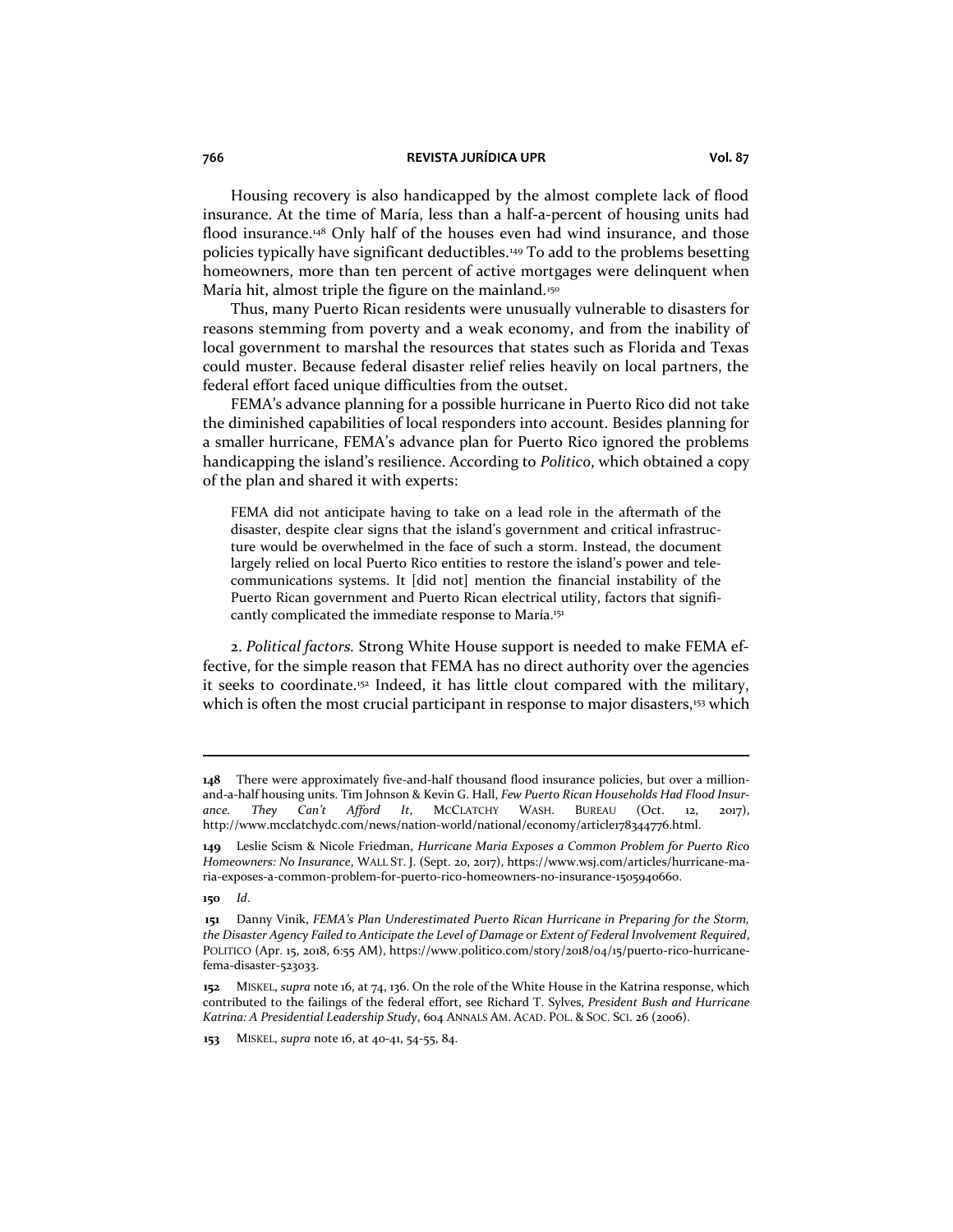leaves FEMA as the smaller partner by far even though nominally in charge. Fortunately, presidents generally have strong political incentives to respond to disasters efficiently. Typically, the White House, as well as federal agencies, come under sharp pressure from the congressional delegations of the affected states. Disaffected voters may decline to support the president's reelection or may take revenge in congressional races. But these conditions were not present after Hurricane María. Puerto Rico was handicapped from the beginning because its residents do not vote in presidential elections and do not elect voting members of Congress.<sup>154</sup> Of course, there are significant Puerto Rican communities in U.S. cities that may have helped exert some pressure and countered somewhat the lack of direct representation. Still, Puerto Rico had far less political importance for the President or Congress than Florida or Texas, the site of the other two major hurricanes.

As Table 1 showed, the response to Hurricane Harvey in Texas was considerably prompter than the response to Hurricane María in Puerto Rico. This feat may have owed something to the energetic efforts of the Texas congressional delegation. The Senate majority whip, John Cornyn (R-Texas), put the nomination of the deputy director of the Office of Management and Budget (OMB) on hold for months and allowed it to move forward only after Congress passed a \$90 billion disaster relief bill.<sup>155</sup> Puerto Rico had no similar congressional champion.

One significant problem in mobilizing political support for the relief effort was media inattention. A Massachusetts Institute of Technology (MIT) study revealed that Hurricane María received only a third as many mentions in the media compared to Harvey and Irma —about 6,600 as opposed to over 17,000 and 19,000, respectively, in the two-week period straddling each storm.<sup>156</sup> This does not seem to have been due to lack of public interest, as indicated by online activity such as the number of shares on Facebook.<sup>157</sup> Still, it was much harder for the public to remain informed about conditions in Puerto Rico. It was also undoubtedly unhelpful that only slightly more than half of Americans were aware that Puerto Ricans are United States citizens.<sup>158</sup> Without public attention, there was less pressure for the White House or Congress to prioritize the issue.

**<sup>154</sup>** On the history of Puerto Rico's status *vis-à-vis* the United States, see *Developments in the Law: The U.S. Territories*, 130 HARV. L. REV. 1616, 1656-80 (2017).

**<sup>155</sup>** Vinik, *supra* note 106.

**<sup>156</sup>** Anushka Shah, Allan Ko & Fernando Peinado, *The Mainstream Media Didn't Care About Puerto Rico Until It Became A Trump Story*, WASH. POST, (Nov. 27, 2017), https://www.washingtonpost.com/news/posteverything/wp/2017/11/27/the-mainstream-media-didnt-care-about-puertorico-until-it-became-a-trump-story/?utm\_term=.023b2491b458. (The *Trump Story* emerged after the President became involved in a hostile exchange with the mayor of San Juan.)

**<sup>158</sup>** Kyle Dropp & Brendan Nygan, *Nearly Half of Americans Don't Know Puerto Ricans Are Fellow Citizens*, N.Y. TIMES (Sept. 26, 2017), https://www.nytimes.com/2017/09/26/upshot/nearly-half-ofamericans-dont-know-people-in-puerto-ricoans-are-fellow-citizens.html.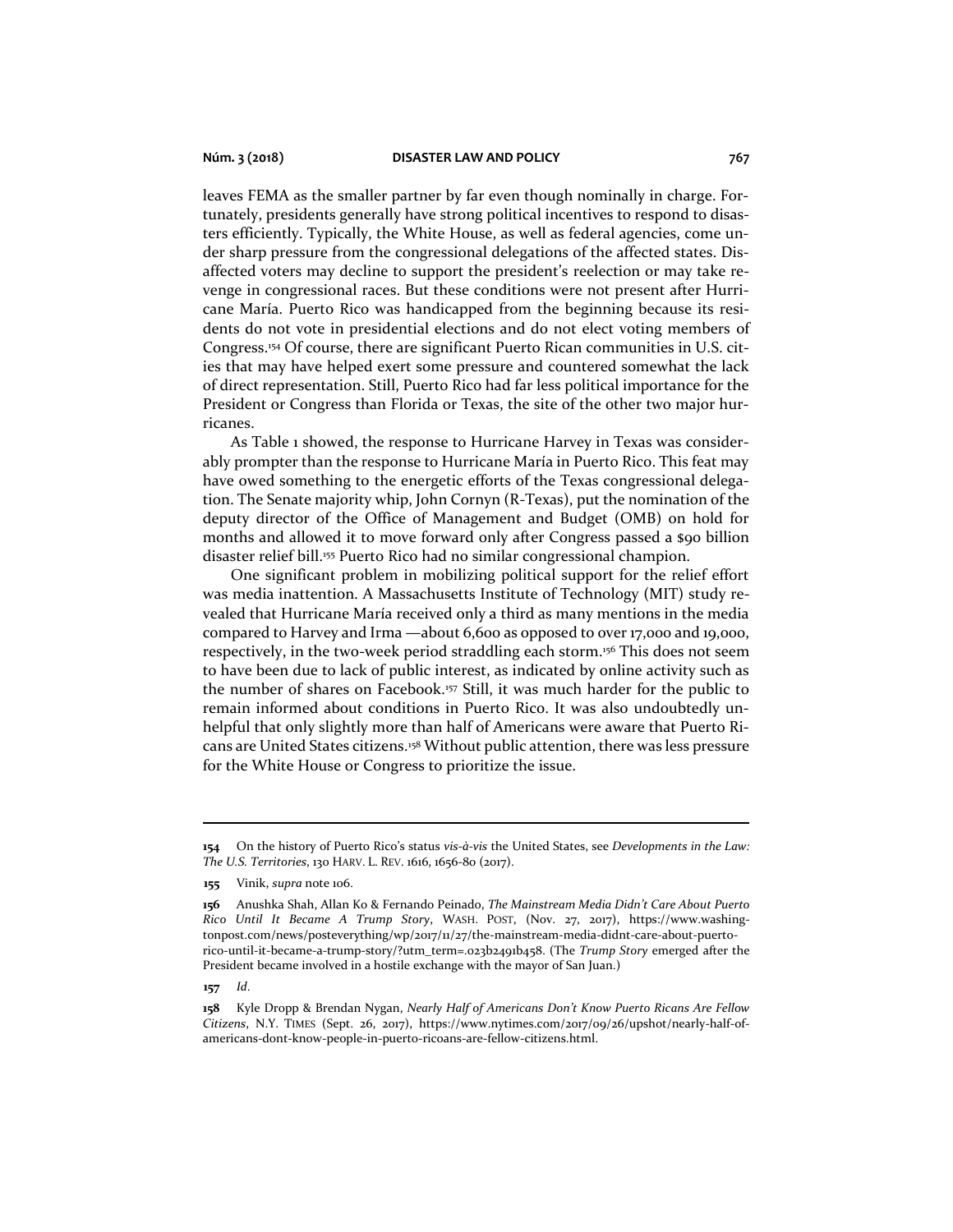Regardless of the reasons, it is clear that President Donald Trump did not treat Puerto Rico post-María as a priority.<sup>159</sup> He tweeted about the situation in Texas in the first week after Harvey made landfall three times as often as he did in the same period after María.<sup>160</sup> The week after María, he tweeted half as often about the storm than he did to complain about football players who knelt during the national anthem.<sup>161</sup> He also engaged in an angry verbal exchange with the mayor of San Juan over the adequacy of the federal response.<sup>162</sup> This performance can hardly have helped to persuade officials in the Defense Department or elsewhere to move disaster response for Puerto Rico to the top of their priority lists, drop other ongoing projects and take urgent action.

#### *C. Lessons Learned*

Since Hurricane Katrina devastated New Orleans in 2005, the federal disaster response system had not fallen so short of what American citizens are entitled to expect from their government.<sup>163</sup> There is no doubt that there will be post-mortems from a variety of perspectives for years to come. This section offers a few preliminary thoughts about the lessons we should take away from Puerto Rico's post-María experience to date.

1. *The federal government needs greater surge capacity*. Climate change and the increasing population in vulnerable areas all but guarantee that the likelihood of massive harm stemming from natural disasters will increase drastically in the years to come. This will necessarily increase the probability of two or more disasters occurring in close succession.<sup>164</sup> Thus, the government needs to plan for multiple events, just as the Pentagon plans for the possibility of more than one simultaneous war.

ECONOMIST, *supra* note 3.

- **161** *Id*.
- **162** *Id*.

**<sup>159</sup>** The problem was not just the relative paucity of presidential tweets. As *The Economist* put it:

The President at first sought to downplay the disaster, then suggested Puerto Ricans were doing too little to help themselves. Three weeks after Maria, he suggested it would soon be time for the feds to leave. "We cannot keep FEMA, the Military & the First Responders, who have been amazing (under the most difficult circumstances) in P.R. forever!"

**<sup>160</sup>** Vinik, *supra* note 106.

**<sup>163</sup>** Unfortunately, *The Economist's* verdict about the response to date may stand: "Puerto Rico was due the same emergency response as any other part of America. Its 3.4m inhabitants got so much less, in such desultory fashion, with such horrible consequences […]." ECONOMIST, *supra* note 3.

**<sup>164</sup>** For illustrative purposes, suppose that there is a 5% chance (one in twenty) that a major disaster will occur somewhere in the United States during a specific period. Then the chance of two such disasters occurring is one in four hundred or 0.25%. Now suppose that the chances of such an event increase by a factor of two, to 10% (one in ten). Now, the chance of two such events is one in a hundred or 1%. Thus, doubling the chance of a major disaster quadruples the chances of experiencing two in the same time period. Similar reasoning shows that the chances of experiencing three such disasters increase by a factor of eight. This analysis assumes that disasters are not correlated, but it seems likely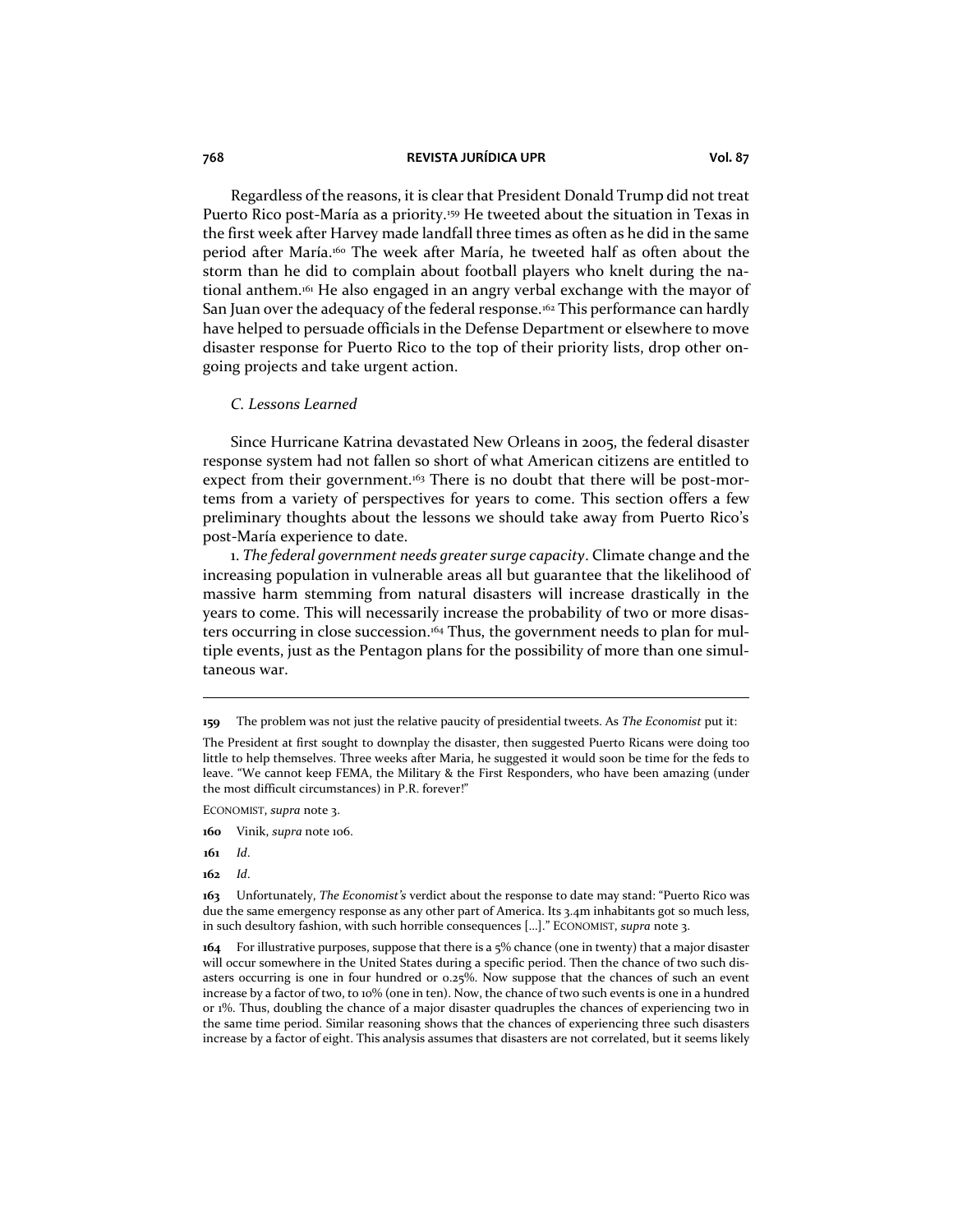#### **Núm. 3 (2018) DISASTER LAW AND POLICY 769**

2. *Presidential leadership is indispensable.* FEMA's role requires to summon and coordinate the efforts of agencies that are much more powerful and larger, pulling them away from their normal activities. In the event of a catastrophic event, this collaboration must happen very quickly. Without strong support from the top, FEMA has limited ability to command maximum effort from those agencies.

3. *Media access is a key part of effective disaster response.* From the point of view of hard-pressed disaster personnel, the media is probably perceived as being a disruptive nuisance. But disaster response is a political act, not just a management problem. Without public awareness of the extent of the disaster, response and recovery will lack political salience and will not receive the governmental priority it deserves.

4. *Planning must include realistic assessments of local resiliency.* The disaster response system works best with strong local partners. States like Texas, Florida and California may be prone to disaster events, but they also have substantial public and private resources to bring to bear. Poorer jurisdictions such as New Orleans or Puerto Rico are much less able to respond to a major disaster. To assume they will play a leading or even equal role in the aftermath is unrealistic and a recipe for failure.

5. *Disasters magnify existing inequalities.* Puerto Rico is much poorer than the mainland states, faces severe governmental fiscal problems and is locked out of the U.S. political system. All of these factors handicap disaster response and make recovery more difficult. Although it seems impossible to document this point, it seems equally impossible to dismiss the possibility that the island's Hispanic make-up contributed to the inattention from political leaders.

6. *Resource allocation must consider the scale of need.* This may seem an obvious point, but the statement of FEMA's head suggests that the agency viewed it as sufficient to allocate resources equally between major disaster areas. That simply is not appropriate when some areas are suffering much greater deprivations. Puerto Rico had more urgent needs than Texas or Florida, and it should have received a higher priority than either of them.

7. *Pay me now or pay me later.* As is well-known, investments in resilience pay for themselves when natural disasters strike.<sup>165</sup> If the federal government had paid attention to the frailty of Puerto Rico's electrical system earlier, it would not have

ZURICH NORTH AMERICA, REBUILDING INFRASTRUCTURE: THE NEED FOR SUSTAINABLE AND RESILIENT SOLUTIONS 5 (2018), https://www.zurichna.com/\_/media/dbe/zna/docs/kh/infrastructure/zurich\_resilient-infrastructure\_final.pdf (footnotes omitted).

that a major hurricane will occur under conditions that indicate a major hurricane season, so that the odds of a repetition are probably enhanced.

**<sup>165</sup>** For instance, according to a recent report:

Recent studies have indicated that for every dollar spent building or improving buildings to comply with the newer codes saves four dollars in damages. . . . [T]he return on investment in building to the upgraded codes parallels similar investment in efforts to create a more resilient infrastructure. Studies have indicated that it's possible to receive a 6:1 rate of return on federal grants that have been provided for in mitigation efforts, including enhancing the infrastructure.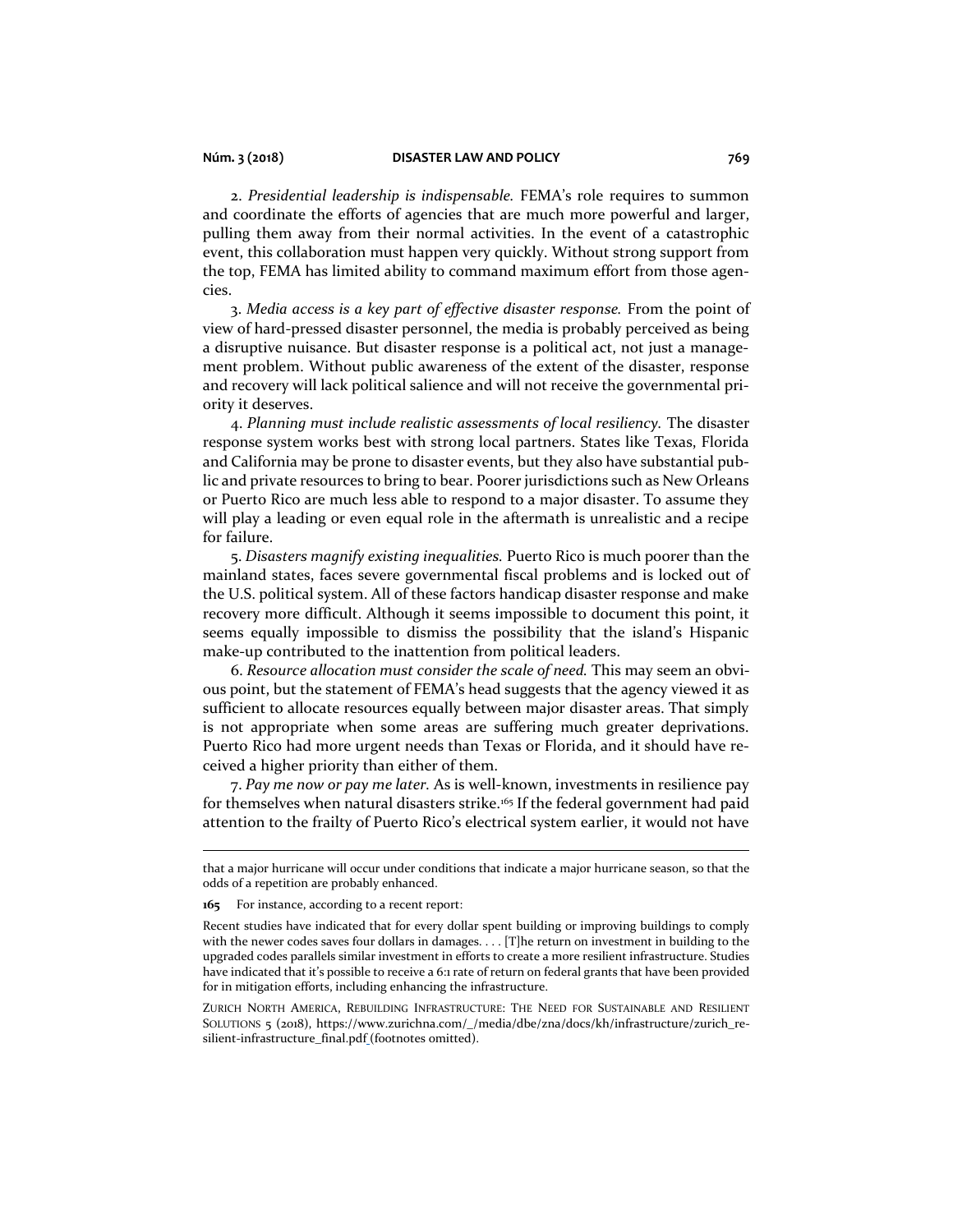had to invest billions to rebuild it. Even now, the federal government has not invested the funds necessary to ensure that Puerto Rico's electrical system will be able to withstand another major hurricane.

8. *Flood insurance does not reach the poor.* Homeowners in many parts of the United States are probably much less likely to be poor than those who rent housing. But the poor may also own housing, as was true in parts of New Orleans and in Puerto Rico.<sup>166</sup> As in Puerto Rico, poorer New Orleans residents often had problems showing clear title.<sup>167</sup> We need a voucher system to make flood insurance affordable for the poor. FEMA also needs to have more flexibility to deal with situations where the possession of housing is clear, there is no other apparent owner and a legal title is in question.

9. *Climate change increases the need to prepare for catastrophic events.* The unusual high intensity of the major hurricanes of the 2017 storm season is consistent with predictions regarding the effects of climate change and suggests that such storms will continue to become more likely.<sup>168</sup> A recent Stanford study concluded that, even if the commitments in the Paris Agreement are met, emissions nevertheless "are likely to lead to substantial and widespread increases in the probability of historically unprecedented extreme events."<sup>169</sup> Some scientists have linked Hurricane Harvey's record rainfall to climate change.<sup>170</sup> Besides attempting to curb emissions, we also need to start ramping up our emergency response capacity.

Beyond Disaster Law, Hurricane María poses important questions about the economic and political future of Puerto Rico. Those critical issues are outside the scope of this article,<sup>171</sup> but the reconstruction effort and whether it succeeds or fails will undoubtedly have larger ramifications. However, even limiting the focus to disaster management suggests that some significant reforms are in order.

**168** Annie Sneed, *Was the Extreme 2017 Hurricane Season Driven by Climate Change? Global Warming Already Appears to be Making Hurricanes More Intense*, SCI. AM. (Oct. 26, 2017), https://www.scientificamerican.com/article/was-the-extreme-2017-hurricane-season-driven-by-climate-change/.

**169** Noah S. Diffenbaugh, Deepti Singh, & Justin S. Mankin, *Unprecedented Climate Events: Historical Changes, Aspirational Targets, and National Commitments*, 4 SCI. ADVANCES (2018), *available at*  http://advances.sciencemag.org/content/4/2/eaao3354.

**170** Henry Fountain, *Scientists Link Hurricane Harvey's Record Rainfall to Climate Change*, N.Y. TIMES (Dec. 13, 2017), https://www.nytimes.com/2017/12/13/climate/hurricane-harvey-climatechange.html.

**<sup>166</sup>** *See Beyond Data: Straight Talk from some Lower Ninth Ward Residents*, GREATER NEW ORLEANS COMMUNITY DATA CENTER (Mar. 23, 2005), http://www.datacenterresearch.org/pre-katrina/orleans/8/22/cem/owner\_occupied.html.

**<sup>167</sup>** Kathy Finn, *Blighted Houses Still Mar New Orleans a Decade after Katrina*, REUTERS (Aug. 23, 2015), https://www.reuters.com/article/us-usa-katrina-blight/blighted-houses-still-mar-new-orleansa-decade-after-katrina-idUSKCN0QS0FE20150823. ("Many of homes in the Lower Ninth Ward were handed down through several generations and it is unclear who holds the deed"). *Id.*

**<sup>171</sup>** For further discussion of Puerto Rico's governance issues, see Aníbal Acevedo Vilá, *With Plenary Powers comes Plenary Responsability: Puerto Rico's Economic and Fiscal Crisis and the United States*, 85 REV. JUR. UPR 729 (2016); José Javier Colón Morera, *Puerto Rico: A Case of American Imperial Doubts?*, 85 REV. JUR. UPR 883 (2016).